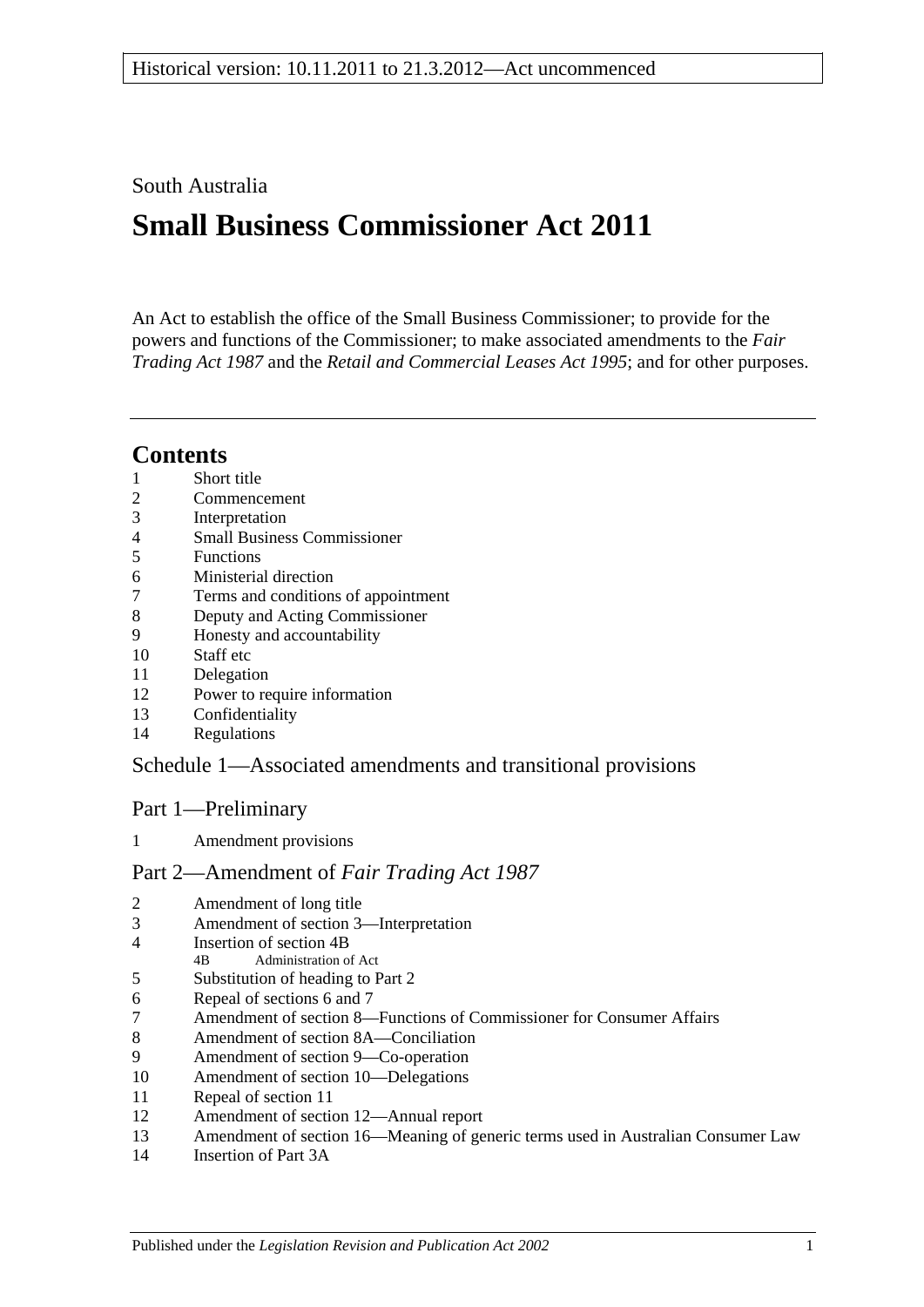Part 3A—Industry codes

|          | $1 \text{ at } 31$ $\text{Hugain}$ y codes                                                                                                |  |  |  |  |
|----------|-------------------------------------------------------------------------------------------------------------------------------------------|--|--|--|--|
|          | 28D<br>Interpretation<br>28E<br>Contravention of industry codes<br>Regulations relating to industry codes<br>28F                          |  |  |  |  |
| 15       | Amendment of section 36-Offences                                                                                                          |  |  |  |  |
| 16       | Amendment of section 37-Powers of District Court                                                                                          |  |  |  |  |
| 17       | Amendment of section 41-Advertisements must not state or imply approval of consumer<br>affairs authority                                  |  |  |  |  |
| 18       | Amendment of section 42—Recreational services                                                                                             |  |  |  |  |
| 19       | Amendment of section 45A—Power of Minister to prohibit third-party trading schemes                                                        |  |  |  |  |
| 20       | Substitution of heading to Part 7                                                                                                         |  |  |  |  |
| 21       | <b>Insertion of Part 7 Division A1</b>                                                                                                    |  |  |  |  |
|          | Division A1—Interpretation                                                                                                                |  |  |  |  |
|          | Interpretation<br>46                                                                                                                      |  |  |  |  |
| 22       | Substitution of heading to Part 7 Division 1                                                                                              |  |  |  |  |
| 23<br>24 | Redesignation of section 76—Conduct of legal proceedings on behalf of consumers<br>Insertion of Part 7 Division 1A heading and section 76 |  |  |  |  |
|          | Division 1A—Authorised officers                                                                                                           |  |  |  |  |
|          | Authorised officers<br>76                                                                                                                 |  |  |  |  |
| 25       | Amendment of section 78—Entry and inspection                                                                                              |  |  |  |  |
| 26       | Amendment of section 80—Registration of deeds of assurance                                                                                |  |  |  |  |
| 27       | Amendment of heading to Part 7 Division 3                                                                                                 |  |  |  |  |
| 28       | Insertion of Part 7 Division 3A                                                                                                           |  |  |  |  |
|          | Division 3A—Civil penalties and civil explation notices for contravention of industry<br>codes                                            |  |  |  |  |
|          | Subdivision 1-Interpretation                                                                                                              |  |  |  |  |
|          | 86A<br>Interpretation                                                                                                                     |  |  |  |  |
|          | Subdivision 2—Civil penalties                                                                                                             |  |  |  |  |
|          | 86B<br>Civil penalties                                                                                                                    |  |  |  |  |
|          | Subdivision 3-Civil expiation notices                                                                                                     |  |  |  |  |
|          | Certain civil penalty contraventions may be expiated<br>86C                                                                               |  |  |  |  |
|          | Civil expiation notices<br>86D                                                                                                            |  |  |  |  |
|          | 86E<br>Late payment                                                                                                                       |  |  |  |  |
|          | Effect of expiation<br>86F<br>Commencement of proceedings if expiation fee not paid<br>86G                                                |  |  |  |  |
|          | Withdrawal of civil expiation notices<br>86H                                                                                              |  |  |  |  |
|          | Service of civil expiation notice or withdrawal notice<br>86I                                                                             |  |  |  |  |
| 29       | Redesignation of section 86A—Application of Division                                                                                      |  |  |  |  |
| 30       | Redesignation and amendment of sections 91A and 91B                                                                                       |  |  |  |  |
| 31       | Redesignation of sections 93, 93A and 94                                                                                                  |  |  |  |  |
| 32       | Insertion of sections 96A and 96B                                                                                                         |  |  |  |  |
|          | Confidentiality<br>96A<br>96B                                                                                                             |  |  |  |  |
|          | Delegation by Minister responsible for administration of Small Business Commissioner Act                                                  |  |  |  |  |

33 [Amendment of section](#page-19-0) 97—Regulations

## Part 3—Amendment of *Retail and Commercial Leases Act 1995*

- 34 [Amendment of section](#page-20-0) 3—Interpretation<br>35 Repeal of section 8
- 35 [Repeal of section](#page-20-1) 8<br>36 Amendment of sect
- [Amendment of section](#page-20-2) 78—Annual reports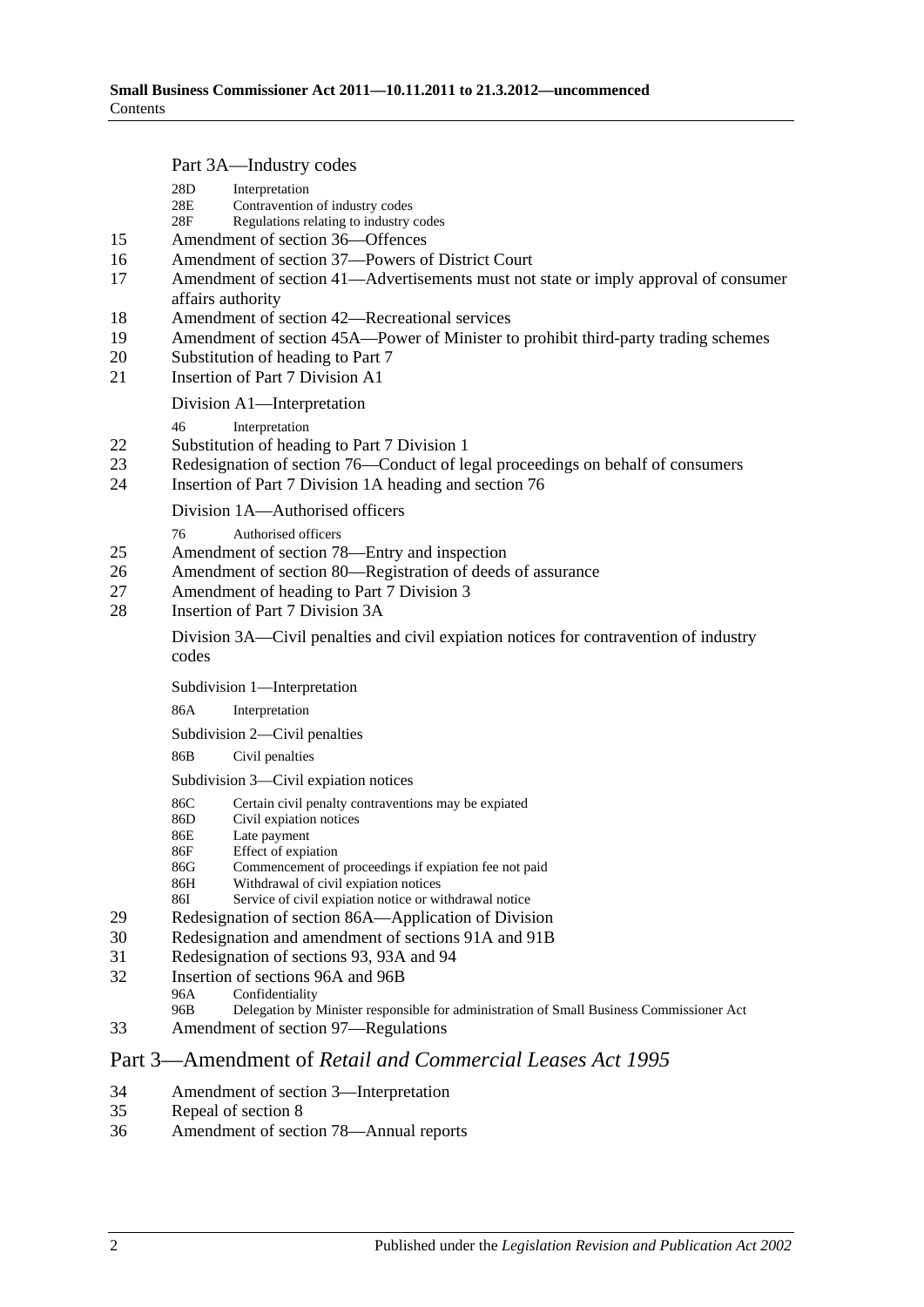## Part 4—Transitional provisions

37 [Provisions relating to Fair Trading Act](#page-20-3)

### [Legislative history](#page-21-0)

### **The Parliament of South Australia enacts as follows:**

### <span id="page-2-0"></span>**1—Short title**

This Act may be cited as the *Small Business Commissioner Act 2011*.

#### <span id="page-2-1"></span>**2—Commencement**

This Act will come into operation on a day to be fixed by proclamation.

#### <span id="page-2-2"></span>**3—Interpretation**

In this Act, unless the contrary intention appears—

*Commissioner* means the person holding or acting in the office of the Small Business Commissioner;

*Deputy* means the Deputy Small Business Commissioner;

*industry code* has the same meaning as in Part 3A of the *[Fair Trading Act](http://www.legislation.sa.gov.au/index.aspx?action=legref&type=act&legtitle=Fair%20Trading%20Act%201987) 1987* and includes a code whether or not prescribed for the purposes of that Act or any other Act of the State or the Commonwealth.

#### <span id="page-2-3"></span>**4—Small Business Commissioner**

- (1) There will be a Small Business Commissioner.
- (2) The Commissioner will be appointed by the Governor and is an agency of the Crown.

## <span id="page-2-4"></span>**5—Functions**

- (1) The functions of the Commissioner are—
	- (a) to receive and investigate complaints by or on behalf of small businesses regarding their commercial dealings with other businesses and to facilitate resolution of such complaints through measures considered appropriate by the Commissioner such as mediation or making representations on behalf of small businesses; and
	- (b) to assist small businesses on request in their dealings with State and local government bodies; and
	- (c) to disseminate information to small businesses to assist them in making decisions relevant to their commercial dealings with other businesses and their dealings with State and local government bodies; and
	- (d) to administer Part 3A (Industry codes) of the *[Fair Trading Act](http://www.legislation.sa.gov.au/index.aspx?action=legref&type=act&legtitle=Fair%20Trading%20Act%201987) 1987* and the *Australian Consumer Law (SA)* to the extent that responsibility for that administration is assigned to the Commissioner under the *[Fair Trading](http://www.legislation.sa.gov.au/index.aspx?action=legref&type=act&legtitle=Fair%20Trading%20Act%201987)  Act [1987](http://www.legislation.sa.gov.au/index.aspx?action=legref&type=act&legtitle=Fair%20Trading%20Act%201987)*; and
	- (e) to monitor, investigate and advise the Minister about—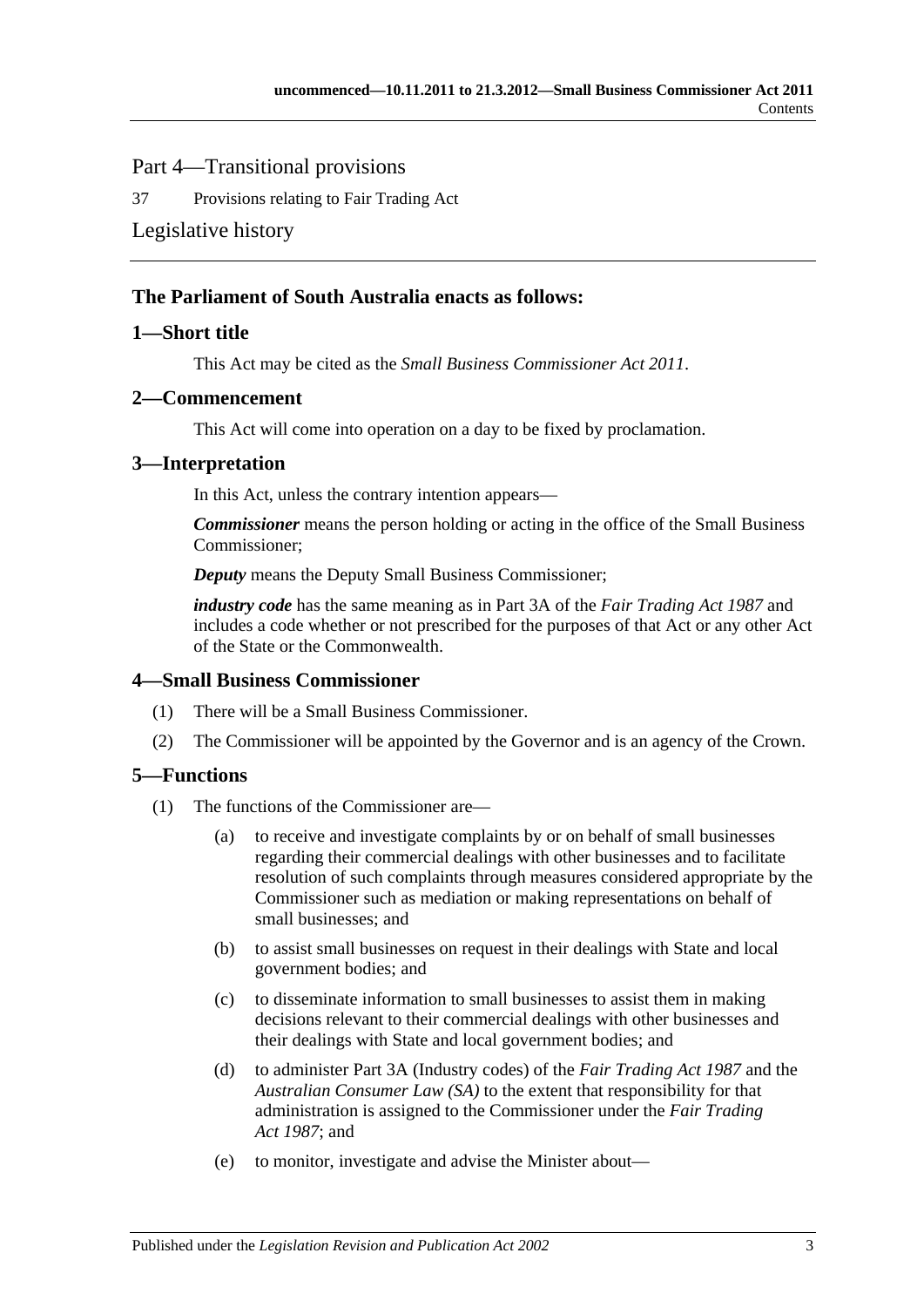- (i) non-compliance with industry codes that may adversely affect small businesses; and
- (ii) market practices that may adversely affect small businesses; and
- (f) to report to the Minister on matters affecting small businesses at the request of the Minister; and
- (g) to report to the Minister on any aspect of the Commissioner's functions at the request of the Minister or on the Commissioner's own initiative; and
- (h) to take any other action considered appropriate by the Commissioner for the purpose of facilitating and encouraging the fair treatment of small businesses in their commercial dealings with other businesses or assisting small businesses in their dealings with State or local government bodies; and
- (i) any other functions conferred on the Commissioner by or under this or any other Act.
- (2) The Commissioner is to perform the functions with a view to the development and maintenance in South Australia of relationships between small businesses and other businesses, and small businesses and State and local government bodies, that are based on dealings conducted fairly and in good faith.

#### <span id="page-3-0"></span>**6—Ministerial direction**

- (1) Subject to this section, the Minister may give directions to the Commissioner.
- (2) The Minister—
	- (a) may not give a direction in relation to the investigation, mediation or resolution of a particular complaint or dispute; and
	- (b) must consult with the Commissioner before giving a direction.
- (3) A Ministerial direction to the Commissioner—
	- (a) must be communicated to the Commissioner in writing; and
	- (b) must be included in the annual report of the Commissioner under the *[Public](http://www.legislation.sa.gov.au/index.aspx?action=legref&type=act&legtitle=Public%20Sector%20Act%202009)  [Sector Act](http://www.legislation.sa.gov.au/index.aspx?action=legref&type=act&legtitle=Public%20Sector%20Act%202009) 2009*.

#### <span id="page-3-1"></span>**7—Terms and conditions of appointment**

- (1) The Commissioner will be appointed for a term not exceeding 5 years and on conditions determined by the Governor and, at the end of a term of appointment, will be eligible for reappointment.
- (2) The appointment of the Commissioner may be terminated by the Governor on the ground that the Commissioner—
	- (a) has been guilty of misconduct; or
	- (b) has been convicted of an offence punishable by imprisonment; or
	- (c) has become bankrupt or has applied to take the benefit of a law for the relief of insolvent debtors; or
	- (d) has been disqualified from managing corporations under Chapter 2D Part 2D.6 of the *Corporations Act 2001* of the Commonwealth; or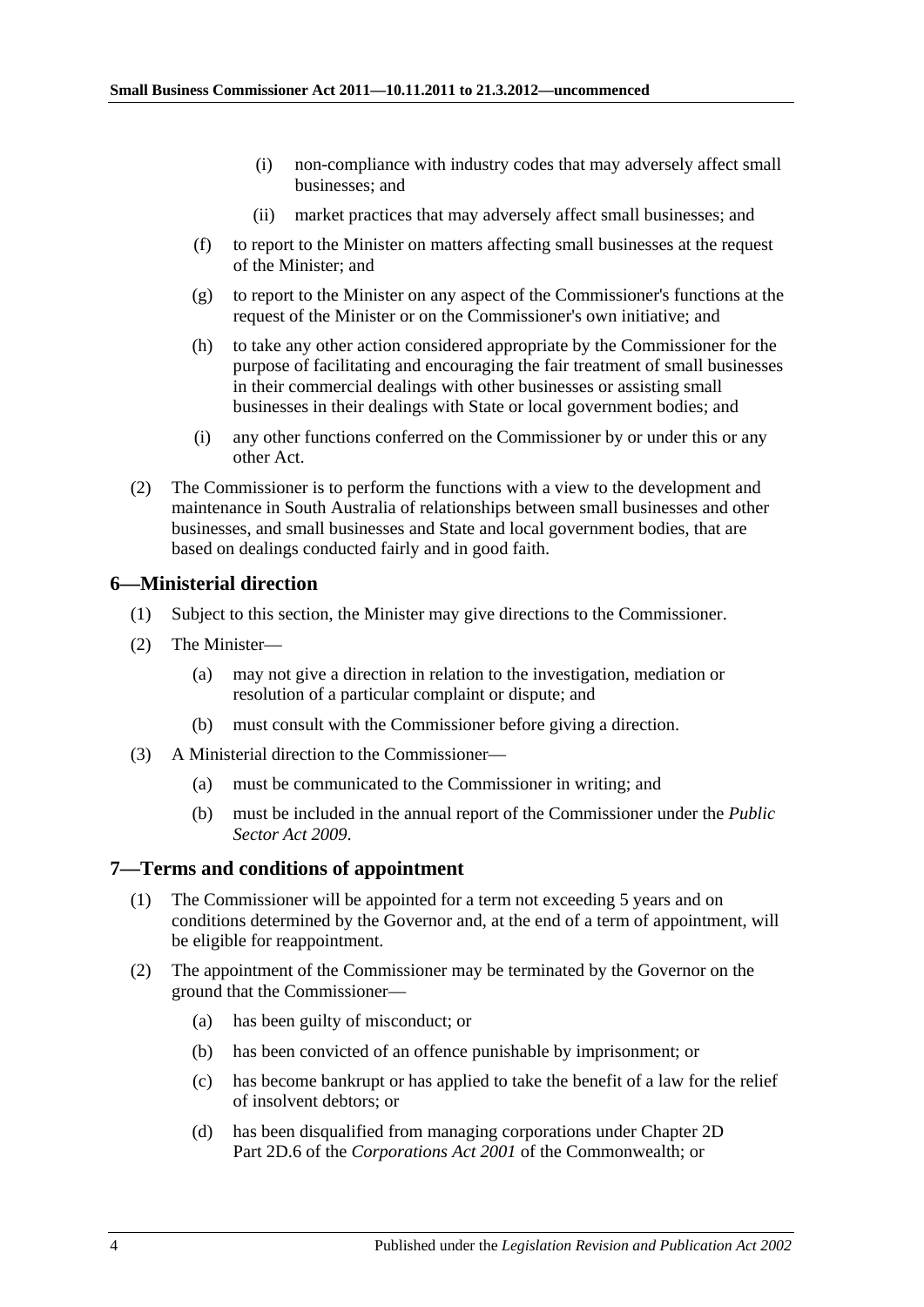- (e) has, because of mental or physical incapacity, failed to carry out duties of the position satisfactorily; or
- (f) is incompetent or has neglected the duties of the position.
- (3) The appointment of the Commissioner is terminated if the Commissioner—
	- (a) becomes a member, or a candidate for election as a member, of the Parliament of a State or the Commonwealth or a Legislative Assembly of a Territory of the Commonwealth; or
	- (b) is sentenced to imprisonment for an offence.
- (4) The Commissioner may resign by notice in writing to the Minister of not less than 3 months (or such shorter period as is accepted by the Minister).

#### <span id="page-4-0"></span>**8—Deputy and Acting Commissioner**

- (1) The Minister may appoint a person (who may be a Public Service employee) to be the Deputy Small Business Commissioner.
- (2) The Deputy may—
	- (a) act as the Commissioner during any period for which—
		- (i) no person is for the time being appointed as the Commissioner; or
		- (ii) the Commissioner is absent from, or unable to discharge, official duties; and
	- (b) when not so acting, perform functions or exercise powers of the Commissioner by delegation from the Commissioner.
- (3) The Minister may appoint a person (who may be a Public Service employee) to act as the Commissioner during any period for which—
	- (a) no person is for the time being appointed as the Commissioner or the Commissioner is absent from, or unable to discharge, official duties; and
	- (b) no person is for the time being appointed as the Deputy or the Deputy is absent from, or unable to discharge, official duties.
- (4) The terms and conditions of appointment of the Deputy or other person appointed to act as the Commissioner will be determined by the Minister.

#### <span id="page-4-1"></span>**9—Honesty and accountability**

The Commissioner, the Deputy and any other person appointed to act as the Commissioner are senior officials for the purposes of the *[Public Sector \(Honesty and](http://www.legislation.sa.gov.au/index.aspx?action=legref&type=act&legtitle=Public%20Sector%20(Honesty%20and%20Accountability)%20Act%201995)  [Accountability\) Act](http://www.legislation.sa.gov.au/index.aspx?action=legref&type=act&legtitle=Public%20Sector%20(Honesty%20and%20Accountability)%20Act%201995) 1995*.

### <span id="page-4-2"></span>**10—Staff etc**

- (1) The Commissioner's staff consists of—
	- (a) Public Service employees assigned to assist the Commissioner; and
	- (b) persons employed by the Commissioner, with the consent of the Minister and on terms and conditions determined by the Minister, to assist the Commissioner.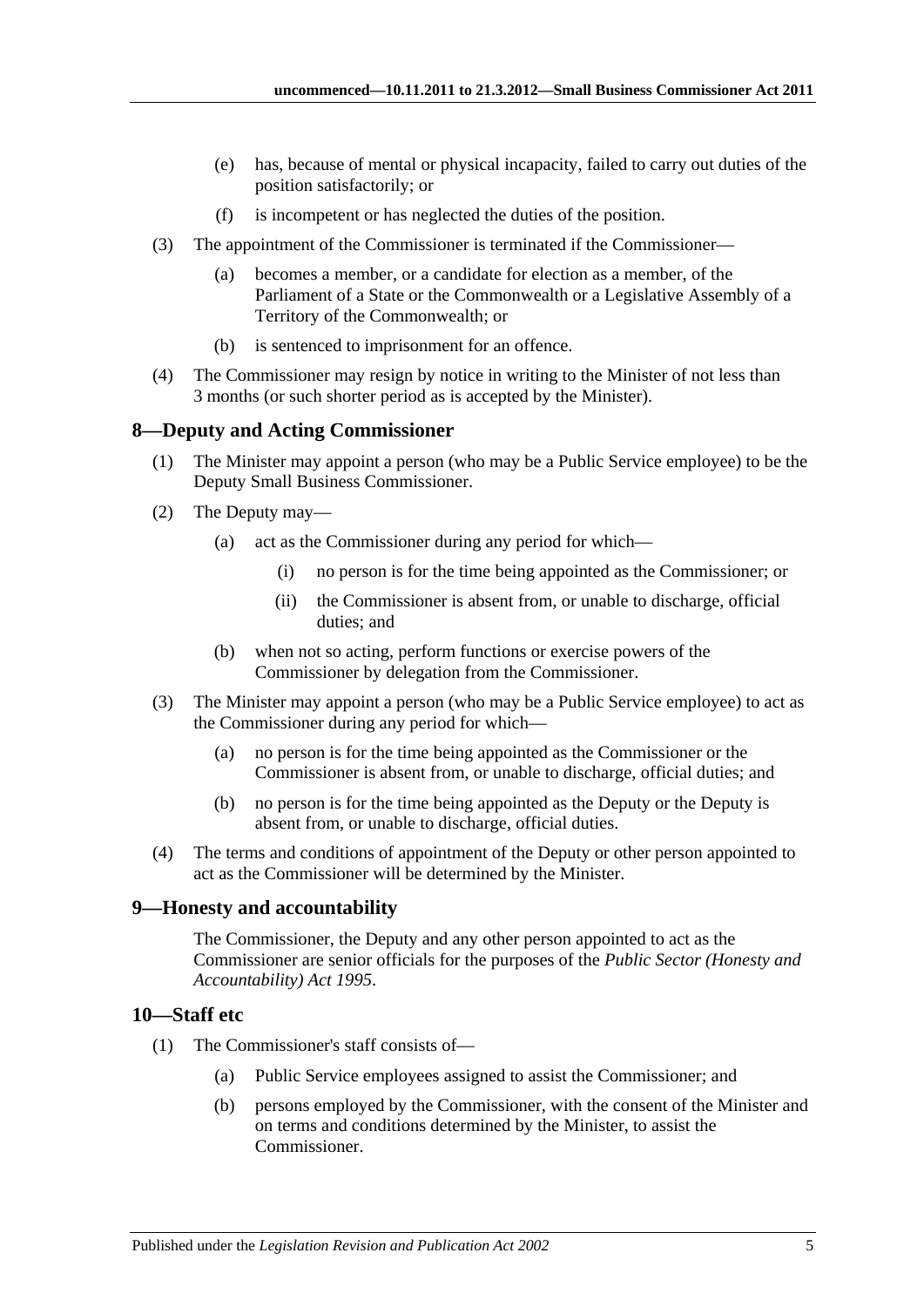(2) The Commissioner may, under an arrangement established by the Minister administering an administrative unit of the Public Service, make use of the services or staff of that administrative unit.

### <span id="page-5-0"></span>**11—Delegation**

- (1) The Commissioner may delegate to a person (including a person for the time being performing particular duties or holding or acting in a particular position) a function or power under this or any other Act (except a prescribed function or power).
- (2) A function or power may only be delegated to a person who is not a Public Service employee with the consent of the Minister.
- (3) A delegation—
	- (a) must be by instrument in writing; and
	- (b) may be absolute or conditional; and
	- (c) does not derogate from the power of the delegator to act in a matter; and
	- (d) is revocable at will.
- (4) A delegated function or power may, if the instrument of delegation so provides, be further delegated in accordance with that instrument.

#### <span id="page-5-1"></span>**12—Power to require information**

- (1) The Commissioner may, by written notice served personally or by post, require a person to give the Commissioner, within a reasonable time specified in the notice, information in the person's possession that the Commissioner requires for the performance of the Commissioner's functions under this Act.
- (2) A person required to give information under this section must provide the information within the time stated in the notice.

Maximum penalty: \$20 000.

(3) A person cannot be compelled to give information under this section if the information might tend to incriminate the person of an offence or is privileged on the ground of legal professional privilege.

#### <span id="page-5-2"></span>**13—Confidentiality**

- (1) A person must not divulge or communicate personal information, information relating to trade secrets or business processes or financial information acquired by reason of being, or having been, employed or engaged in, or in connection with, the administration of this Act, except—
	- (a) with the consent of the person to whom the information relates; or
	- (b) as authorised by the Commissioner or the person's employer; or
	- (c) in connection with the administration of this Act; or
	- (d) to a police officer or a member of the police force of another State, a Territory of the Commonwealth or the Commonwealth; or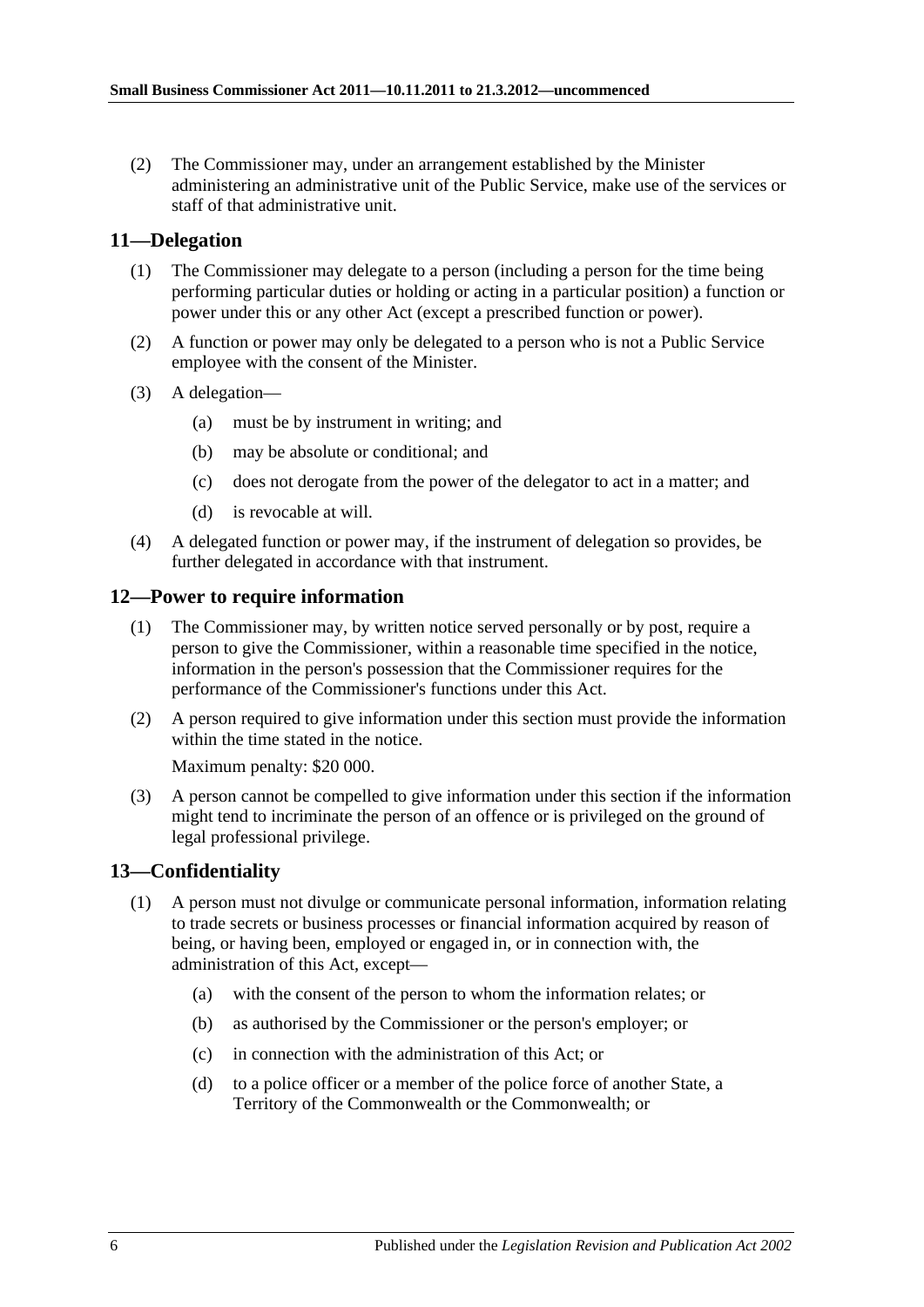- (e) to a person concerned in the administration of another law of the State, or a law of another State, a Territory of the Commonwealth or the Commonwealth, relating to trade or commercial practices or the protection of consumers; or
- (f) for the purposes of legal proceedings.

Maximum penalty: \$20 000.

- (2) Information that has been disclosed under this section for a particular purpose must not be used for any other purpose by—
	- (a) the person to whom the information was disclosed; or
	- (b) any other person who gains access to the information (whether properly or improperly and whether directly or indirectly) as a result of that disclosure.

Maximum penalty: \$20 000.

#### <span id="page-6-5"></span><span id="page-6-0"></span>**14—Regulations**

- (1) The Governor may make such regulations as are contemplated by this Act or as are necessary or expedient for the purposes of this Act.
- (2) Without limiting the generality of [subsection](#page-6-5) (1), the regulations may fix fees in respect of measures designed to resolve a complaint taken by the Commissioner and provide for their payment, recovery or waiver.

## <span id="page-6-1"></span>**Schedule 1—Associated amendments and transitional provisions**

## **Part 1—Preliminary**

#### <span id="page-6-2"></span>**1—Amendment provisions**

In this Schedule, a provision under a heading referring to the amendment of a specified Act amends the Act so specified.

## **Part 2—Amendment of** *Fair Trading Act 1987*

#### <span id="page-6-3"></span>**2—Amendment of long title**

Long title—delete the long title and substitute:

An Act to provide for the appointment and functions of the Commissioner for Consumer Affairs; to provide for the administration of certain aspects of the Act by the Small Business Commissioner; to apply the Australian Consumer Law as a law of South Australia; to make provision for industry codes; to otherwise regulate unfair or undesirable practices affecting business and other consumers; and for other purposes.

#### <span id="page-6-4"></span>**3—Amendment of section 3—Interpretation**

(1) Section 3(1), definition of *authorised officer*—delete "section 7" and substitute:

Part 7 Division 1A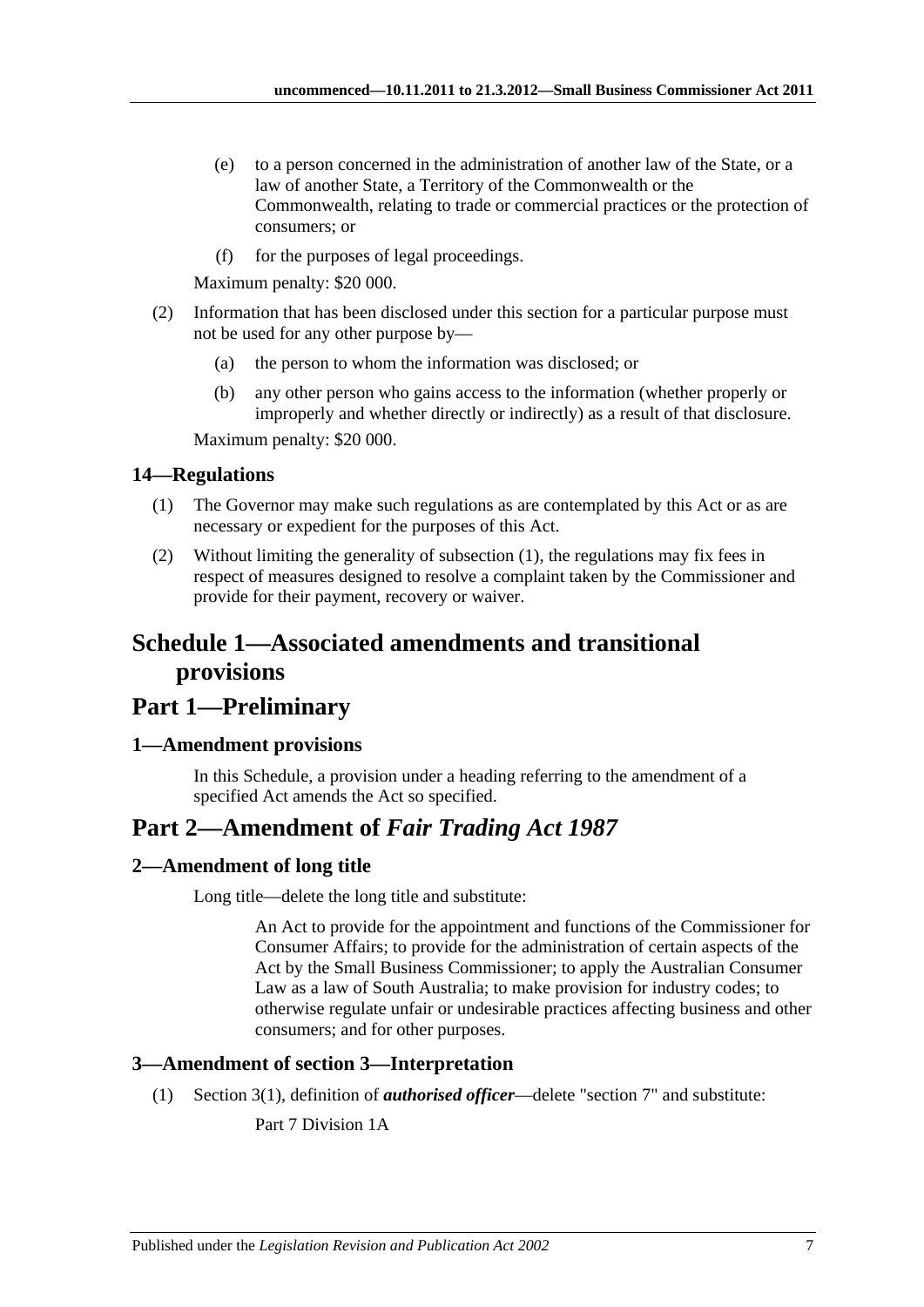(2) Section 3(1), definition of *Commissioner*—delete the definition and substitute:

*Commissioner for Consumer Affairs* means the person holding or acting in the office of Commissioner for Consumer Affairs;

(3) Section 3(1), definition of *consumer affairs authority*—delete "Commissioner" wherever occurring and substitute in each case:

Commissioner for Consumer Affairs

(4) Section 3(1)—after the definition of *consumer affairs authority* insert:

*contravene* includes fail to comply;

(5) Section 3(1), definition of *related Act*, (a)—delete "Commissioner" and substitute:

Commissioner for Consumer Affairs or the Small Business Commissioner

(6) Section 3(1)—after the definition of *related Act* insert:

*Small Business Commissioner* means the person holding or acting in the office of Small Business Commissioner;

(7) Section 3(3)—after "Act" insert:

or a specified provision of this Act

#### <span id="page-7-0"></span>**4—Insertion of section 4B**

After section 4A insert:

#### **4B—Administration of Act**

- (1) Subject to this section, the Commissioner for Consumer Affairs is responsible for the administration of this Act (including the *Australian Consumer Law (SA)*).
- (2) The Small Business Commissioner is responsible for the administration of—
	- (a) the *Australian Consumer Law (SA)* to the extent specified by the Minister by notice in the Gazette made on the recommendation of the Minister responsible for the administration of the *[Small Business Commissioner](http://www.legislation.sa.gov.au/index.aspx?action=legref&type=act&legtitle=Small%20Business%20Commissioner%20Act%202011)  Act [2011](http://www.legislation.sa.gov.au/index.aspx?action=legref&type=act&legtitle=Small%20Business%20Commissioner%20Act%202011)*; and
	- (b) Part 3A in relation to an industry code or provisions of an industry code if the regulations prescribing the code or provisions for the purposes of that Part declare that the Commissioner is to have that responsibility.
- (3) However, the Small Business Commissioner may only be assigned responsibility for administration of the *Australian Consumer Law (SA)* or Part 3A in relation to an industry code or provisions of an industry code insofar as the Law, code or provisions apply to persons who acquire or propose to acquire goods or services for the purpose of trade or commerce or regulate the conduct of traders towards other traders.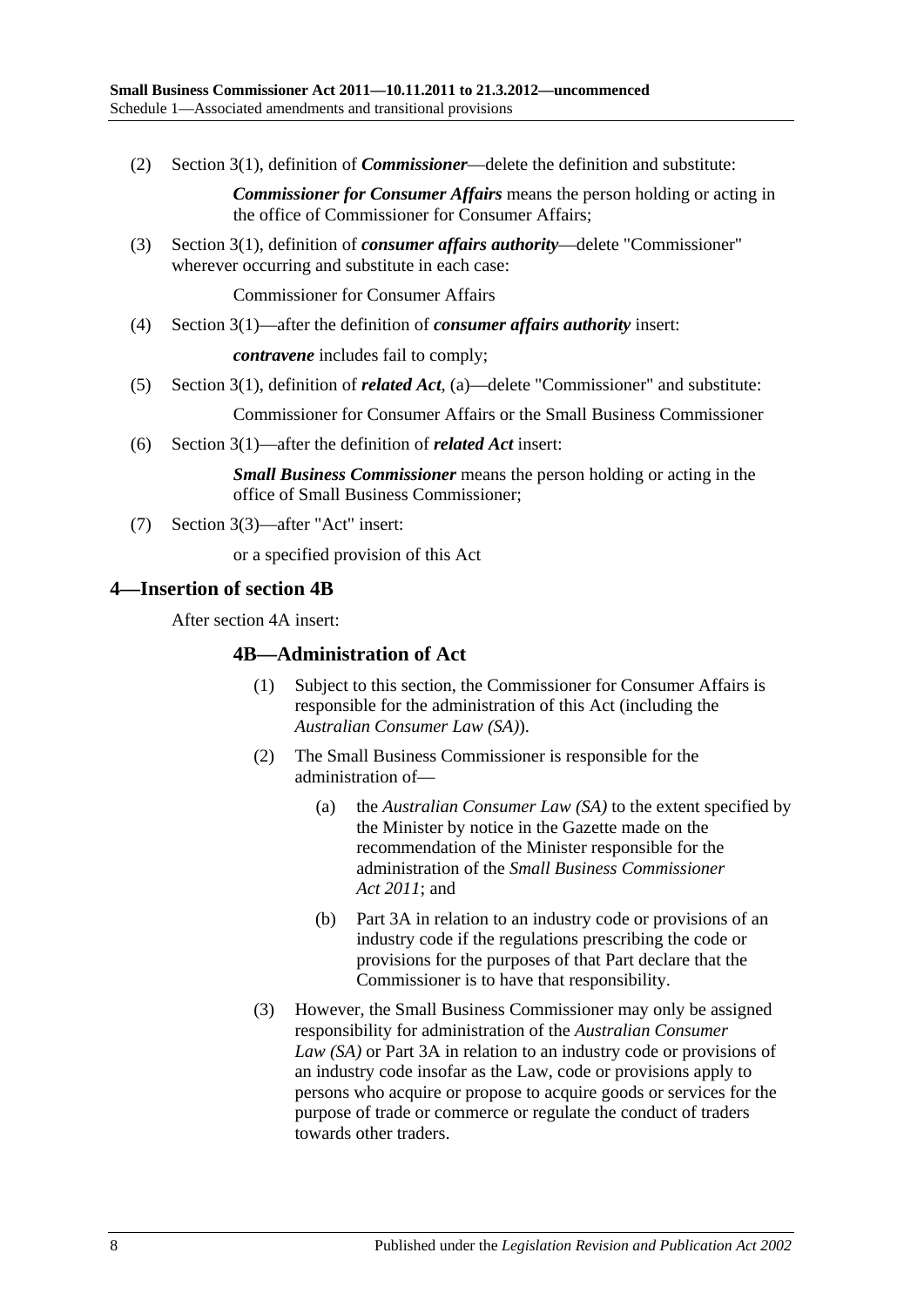- (4) To the extent that the Commissioner for Consumer Affairs is responsible for the administration of this Act, the Commissioner is subject to direction by the Minister.
- (5) To the extent that the Small Business Commissioner is responsible for the administration of this Act, the Commissioner is subject to direction by the Minister responsible for the administration of the *[Small Business Commissioner](http://www.legislation.sa.gov.au/index.aspx?action=legref&type=act&legtitle=Small%20Business%20Commissioner%20Act%202011) Act 2011* in accordance with section 6 of that Act.

## <span id="page-8-0"></span>**5—Substitution of heading to Part 2**

Heading to Part 2—delete the heading and substitute:

## **Part 2—Commissioner for Consumer Affairs**

#### <span id="page-8-1"></span>**6—Repeal of sections 6 and 7**

Sections 6 and 7—delete the sections

## <span id="page-8-2"></span>**7—Amendment of section 8—Functions of Commissioner for Consumer Affairs**

Section 8(1)—delete "Commissioner" first occurring and substitute:

Commissioner for Consumer Affairs

### <span id="page-8-3"></span>**8—Amendment of section 8A—Conciliation**

Section 8A(1)—delete "Commissioner" and substitute:

Commissioner for Consumer Affairs

#### <span id="page-8-4"></span>**9—Amendment of section 9—Co-operation**

Section 9—delete "Commissioner" and substitute:

Commissioner for Consumer Affairs

#### <span id="page-8-5"></span>**10—Amendment of section 10—Delegations**

Section 10(1)—delete "Commissioner" and substitute: Commissioner for Consumer Affairs

#### <span id="page-8-6"></span>**11—Repeal of section 11**

Section 11—delete the section

#### <span id="page-8-7"></span>**12—Amendment of section 12—Annual report**

- (1) Section 12(1)—delete "Commissioner" and substitute: Commissioner for Consumer Affairs
- (2) Section 12(1)—after "Act" insert:

by the Commissioner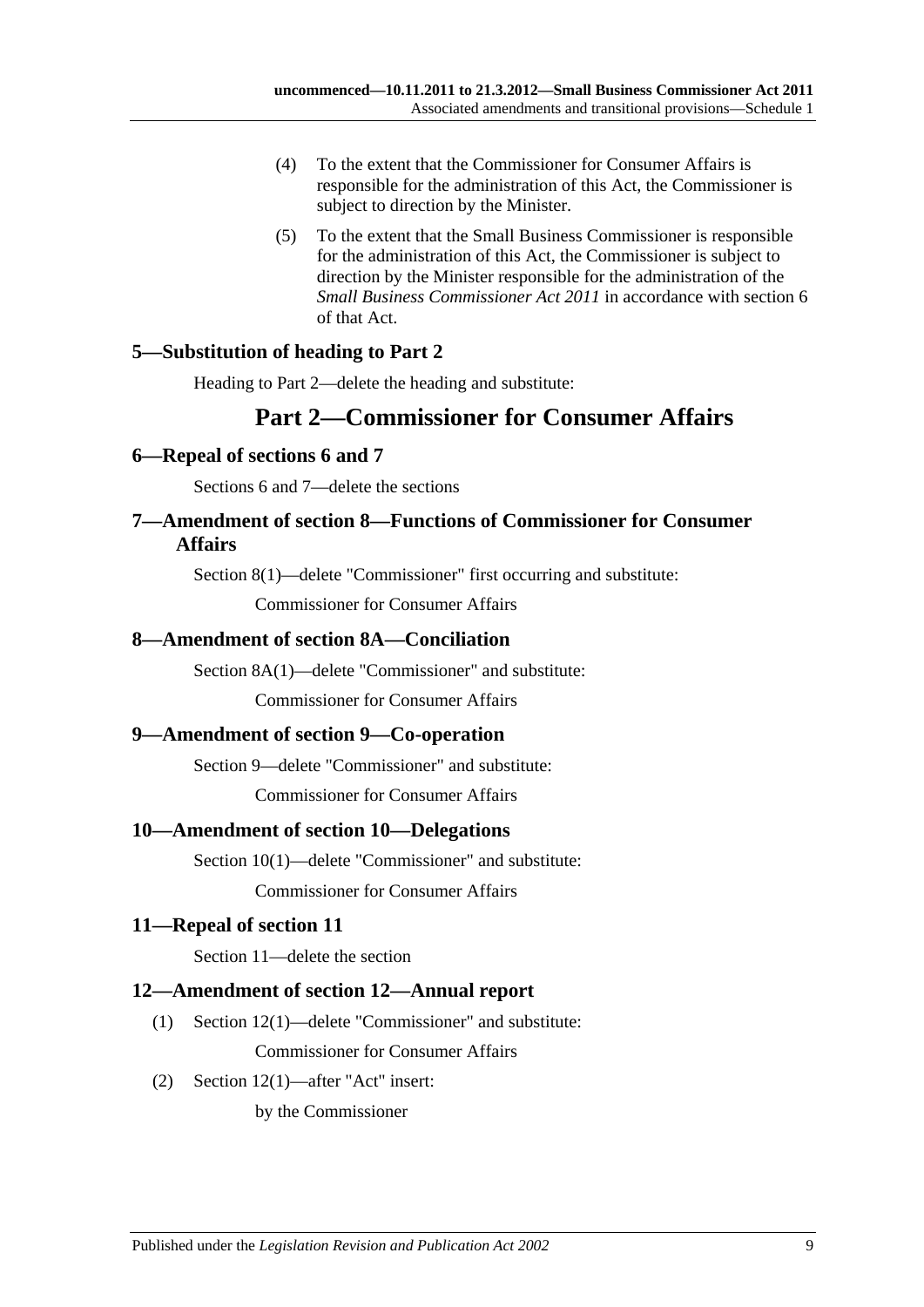## <span id="page-9-0"></span>**13—Amendment of section 16—Meaning of generic terms used in Australian Consumer Law**

Section 16, definition of *regulator*—delete the definition and substitute:

#### *regulator* means—

- (a) the Commissioner for Consumer Affairs; or
- (b) the Small Business Commissioner (but only if the Small Business Commissioner is responsible for the administration of any aspect of the *Australian Consumer Law (SA)*).

#### <span id="page-9-1"></span>**14—Insertion of Part 3A**

After Part 3 insert:

## **Part 3A—Industry codes**

#### **28D—Interpretation**

In this Part—

*industry code* means a code regulating the conduct of participants in an industry towards other participants in the industry or towards persons to whom goods or services are or may be supplied by participants in the industry.

#### **28E—Contravention of industry codes**

A person must not, in trade or commerce, contravene a prescribed industry code or a prescribed provision of an industry code.

#### **28F—Regulations relating to industry codes**

- (1) The regulations may—
	- (a) prescribe an industry code, or provisions of an industry code, for the purposes of this Part and declare (subject to section 4B(3)) whether the Commissioner for Consumer Affairs or the Small Business Commissioner is to be responsible for the administration of this Part in relation to the code or provisions; and
	- (b) declare that a contravention of section 28E of a particular class (constituted of a contravention of the whole or any specified part of a prescribed industry code or prescribed provisions of an industry code) is to be subject to a civil penalty under Part 7 Division 3A; and
	- (c) fix expiation fees (not exceeding \$6 000 in the case of a body corporate and \$1 200 in the case of a natural person) for alleged civil penalty contraventions within the meaning of Part 7 Division 3A; and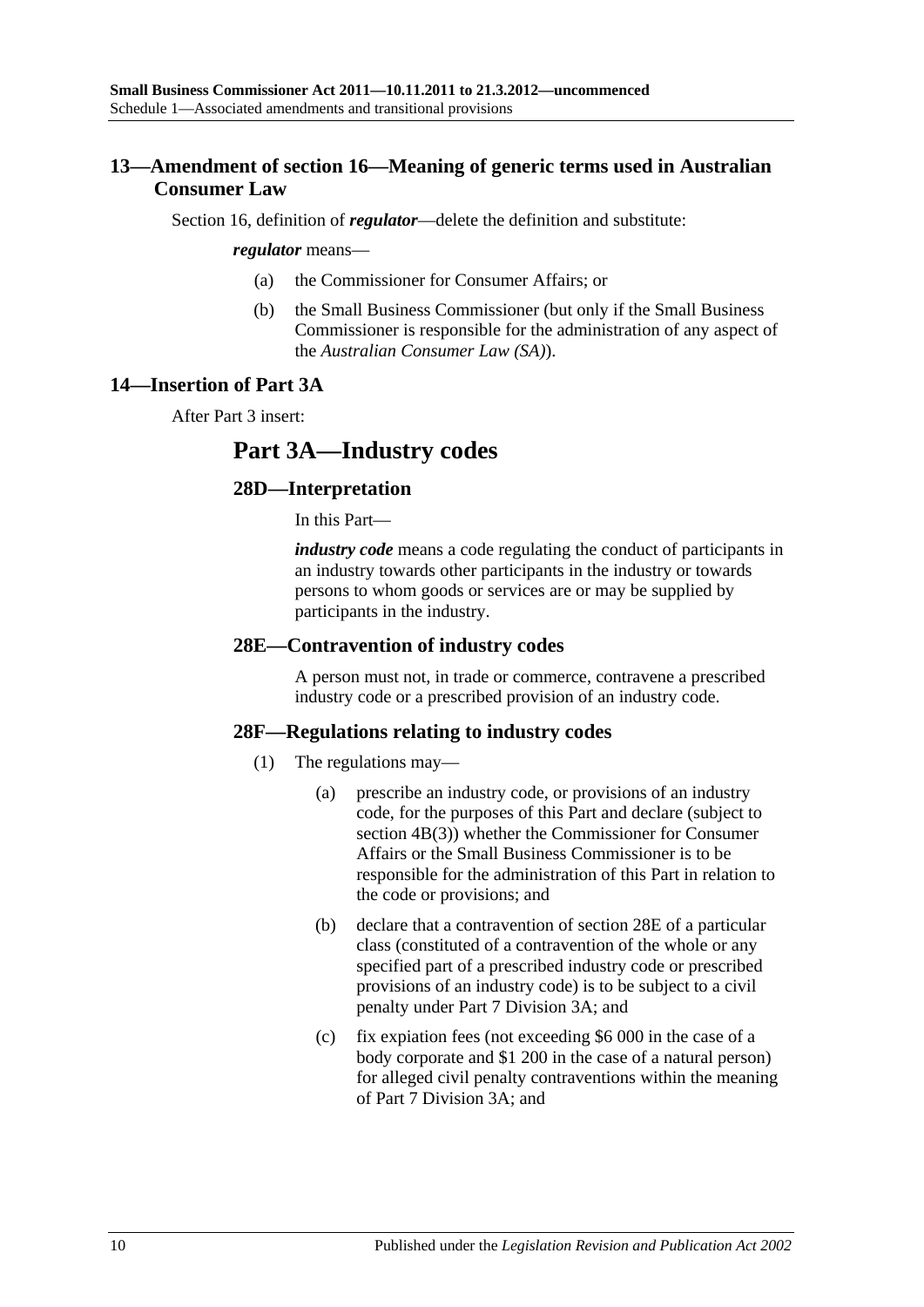- (d) declare that a specified activity is to be taken to be an industry for the purposes of this Part and that persons of a specified class are to be taken to be participants in the industry.
- (2) A proposal for regulations prescribing an industry code or provisions of an industry code under this section may be initiated by—
	- (a) if the Commissioner for Consumer Affairs is to be responsible for the administration of this Part in relation to the code or provisions—the Minister responsible for the administration of this Act; and
	- (b) if the Small Business Commissioner is to be responsible for the administration of this Part in relation to the code or provisions—the Minister responsible for the administration of the *[Small Business Commissioner Act](http://www.legislation.sa.gov.au/index.aspx?action=legref&type=act&legtitle=Small%20Business%20Commissioner%20Act%202011) 2011*.
- (3) If a Minister initiates a proposal for regulations prescribing an industry code or provisions of an industry code under this section, the Minister must, before the regulations are made, consult with each organisation that the Minister considers to be representative of an industry likely to be affected by the code or provisions.
- (4) For the purposes of the *[Subordinate Legislation Act](http://www.legislation.sa.gov.au/index.aspx?action=legref&type=act&legtitle=Subordinate%20Legislation%20Act%201978) 1978*, the Minister responsible for the administration of the *[Small Business](http://www.legislation.sa.gov.au/index.aspx?action=legref&type=act&legtitle=Small%20Business%20Commissioner%20Act%202011)  [Commissioner Act](http://www.legislation.sa.gov.au/index.aspx?action=legref&type=act&legtitle=Small%20Business%20Commissioner%20Act%202011) 2011* is to be taken to be the Minister responsible for the administration of this Act in respect of regulations that declare the Small Business Commissioner to be responsible for the administration of this Part in relation to an industry code or provisions of an industry code.

#### <span id="page-10-0"></span>**15—Amendment of section 36—Offences**

Section 36(a) and (b)—delete ", or fails to comply with," wherever occurring

#### <span id="page-10-1"></span>**16—Amendment of section 37—Powers of District Court**

- (1) Section 37(1)—delete "upon the application of the Commissioner" and substitute: on the application of the Commissioner for Consumer Affairs
- (2) Section 37(2)—delete "Commissioner" and substitute:

Commissioner for Consumer Affairs

(3) Section 37(4)—delete ", or fails to comply with,"

### <span id="page-10-2"></span>**17—Amendment of section 41—Advertisements must not state or imply approval of consumer affairs authority**

Section 41—delete "Commissioner" and substitute:

Commissioner for Consumer Affairs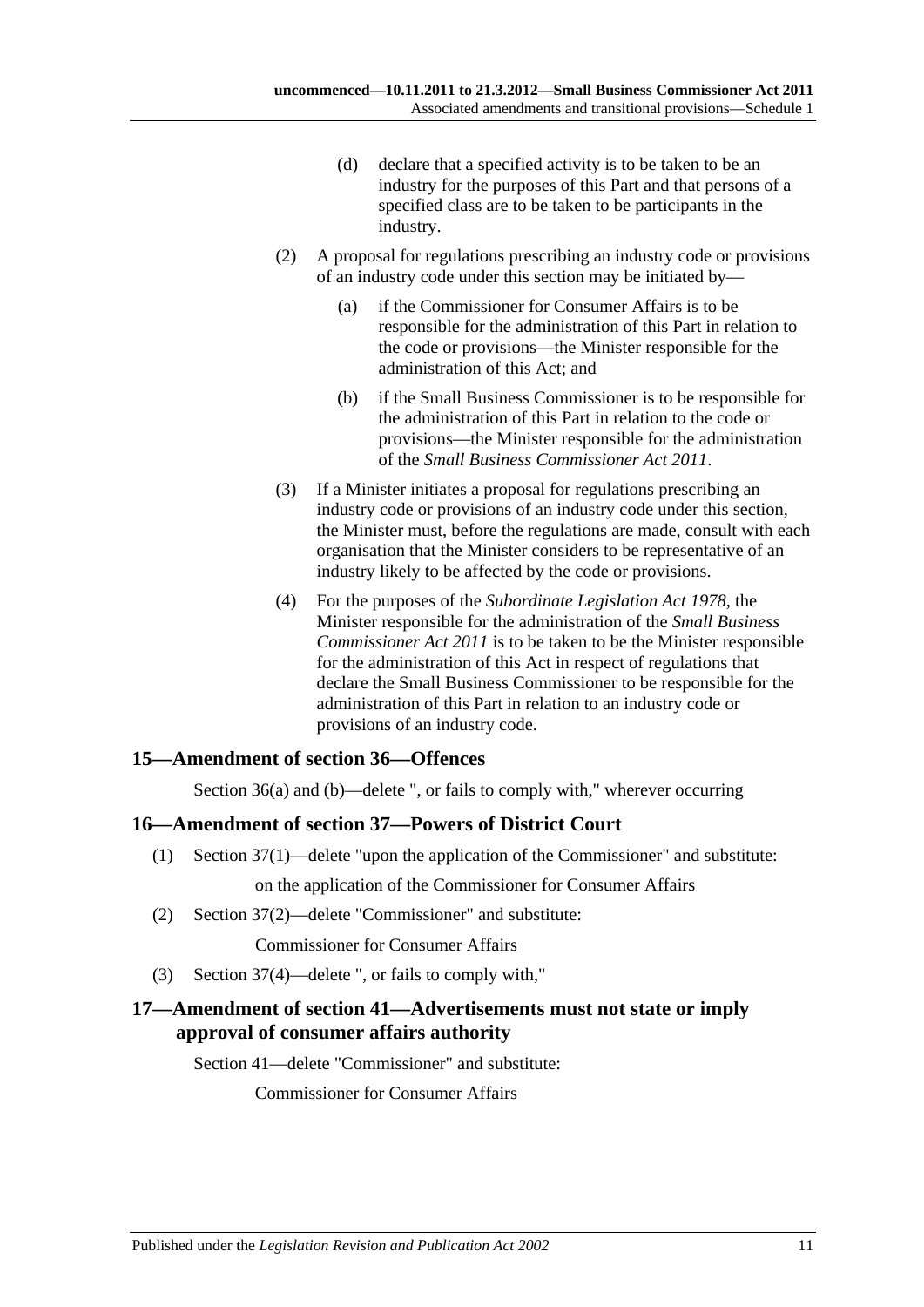#### <span id="page-11-0"></span>**18—Amendment of section 42—Recreational services**

Section 42(6)—delete "Commissioner" first occurring and substitute:

Commissioner for Consumer Affairs

### <span id="page-11-1"></span>**19—Amendment of section 45A—Power of Minister to prohibit third-party trading schemes**

(1) Section 45A(1)—delete "Commissioner" first occurring and substitute:

Commissioner for Consumer Affairs

- (2) Section 45A(1)(b)—delete "or not complied with"
- (3) Section 45A(2)—delete "Commissioner" and substitute:

Commissioner for Consumer Affairs

### <span id="page-11-2"></span>**20—Substitution of heading to Part 7**

Heading to Part 7—delete the heading and substitute:

## **Part 7—Enforcement and remedies**

### <span id="page-11-3"></span>**21—Insertion of Part 7 Division A1**

Part 7—before Division 1 insert:

## **Division A1—Interpretation**

#### **46—Interpretation**

In this Part, unless the contrary intention appears—

*Commissioner* means—

- (a) the Commissioner for Consumer Affairs; or
- (b) the Small Business Commissioner;

#### *Minister* means—

- (a) the Minister responsible for the administration of this Act; or
- (b) the Minister responsible for the administration of the *[Small](http://www.legislation.sa.gov.au/index.aspx?action=legref&type=act&legtitle=Small%20Business%20Commissioner%20Act%202011)  [Business Commissioner Act](http://www.legislation.sa.gov.au/index.aspx?action=legref&type=act&legtitle=Small%20Business%20Commissioner%20Act%202011) 2011*.

#### <span id="page-11-4"></span>**22—Substitution of heading to Part 7 Division 1**

Heading to Part 7 Division 1—delete the heading and substitute:

## **Division 1—Legal proceedings and warnings**

## <span id="page-11-5"></span>**23—Redesignation of section 76—Conduct of legal proceedings on behalf of consumers**

Section 76—redesignate the section as section 47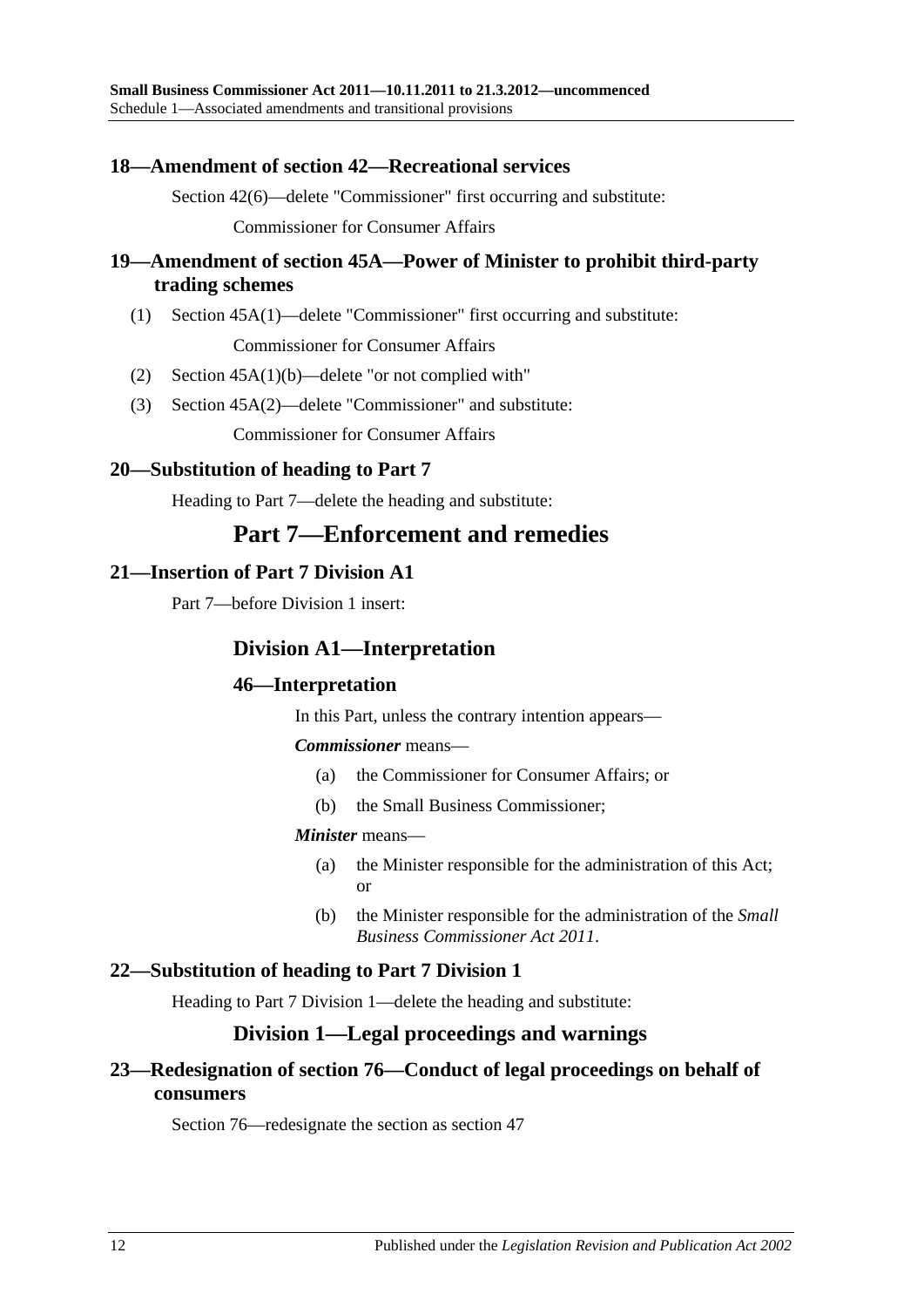#### <span id="page-12-0"></span>**24—Insertion of Part 7 Division 1A heading and section 76**

Before section 77 insert:

## **Division 1A—Authorised officers**

#### **76—Authorised officers**

- (1) The following persons are authorised officers for the purposes of this Act:
	- (a) the Commissioner for Consumer Affairs;
	- (b) the Small Business Commissioner;
	- (c) the Deputy Small Business Commissioner;
	- (d) persons appointed under this section.
- (2) The Minister responsible for the administration of this Act may, on the recommendation of the Commissioner for Consumer Affairs, appoint Public Service employees to be authorised officers for the purposes of this Act.
- (3) The Minister responsible for the administration of the *[Small Business](http://www.legislation.sa.gov.au/index.aspx?action=legref&type=act&legtitle=Small%20Business%20Commissioner%20Act%202011)  [Commissioner Act](http://www.legislation.sa.gov.au/index.aspx?action=legref&type=act&legtitle=Small%20Business%20Commissioner%20Act%202011) 2011* may, on the recommendation of the Small Business Commissioner, appoint Public Service employees or persons employed by the Commissioner to be authorised officers for the purposes of this Act.
- (4) An appointment may be made subject to conditions specified in the instrument of appointment.
- (5) The relevant Minister may, at any time, revoke an appointment of an authorised officer or vary or revoke a condition of appointment or impose a further condition of appointment.
- (6) An authorised officer must be issued with an identity card—
	- (a) containing the person's name and a photograph of the person; and
	- (b) stating that the person is an authorised officer under this Act.
- (7) If the powers of an authorised officer have been limited by conditions, the identity card issued to the authorised officer must indicate those limitations.
- (8) An authorised officer must, at the request of a person in relation to whom the authorised officer intends to exercise powers under this Act, produce for the inspection of the person his or her identity card.

#### <span id="page-12-1"></span>**25—Amendment of section 78—Entry and inspection**

Section 78(4)—delete subsection (4)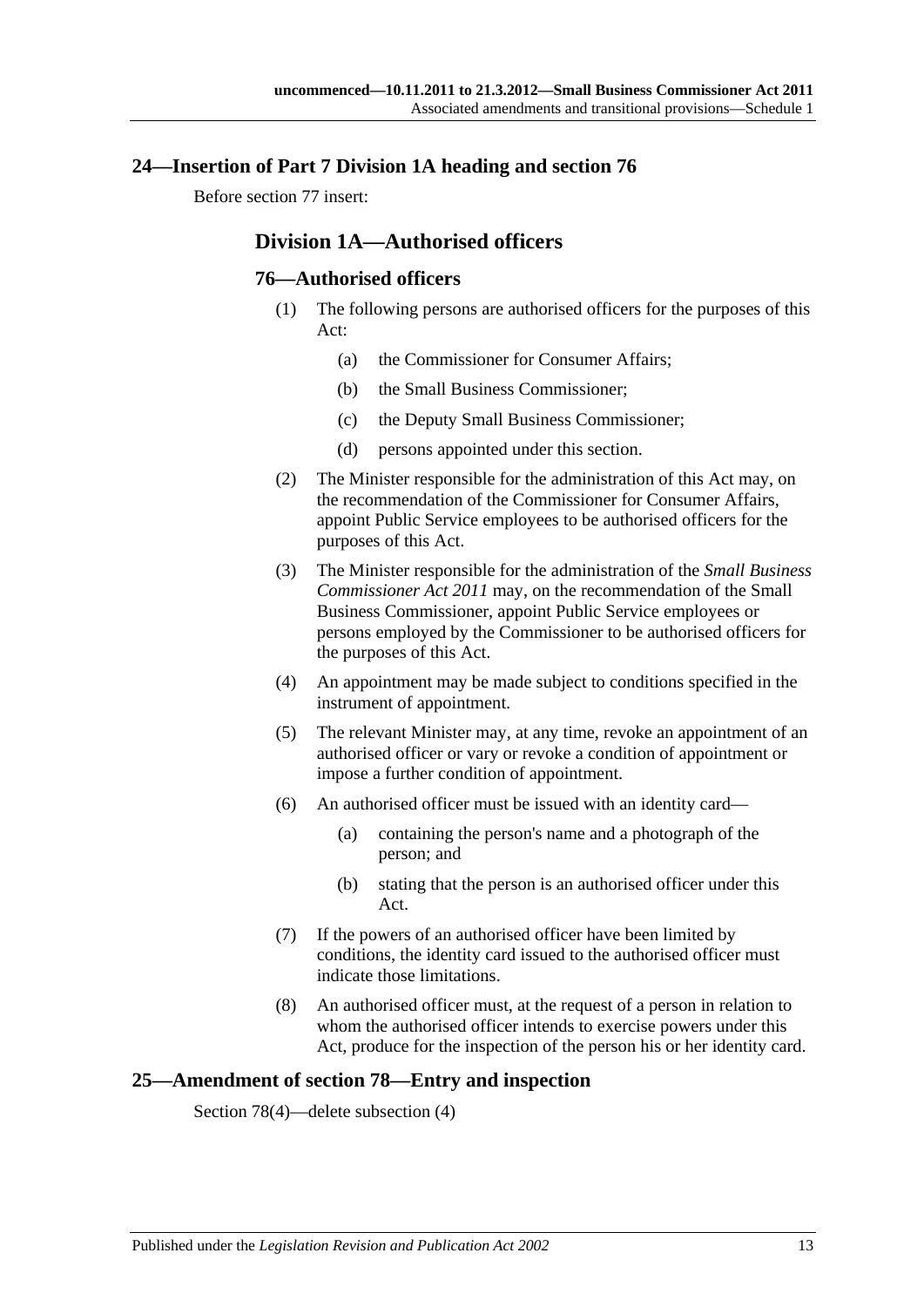#### <span id="page-13-0"></span>**26—Amendment of section 80—Registration of deeds of assurance**

Section 80(1)—after "assurances" insert:

accepted by the Commissioner

#### <span id="page-13-1"></span>**27—Amendment of heading to Part 7 Division 3**

Heading to Part 7 Division 3—delete "for contravention of this Act"

#### <span id="page-13-2"></span>**28—Insertion of Part 7 Division 3A**

Part 7—after Division 3 insert:

## **Division 3A—Civil penalties and civil expiation notices for contravention of industry codes**

### **Subdivision 1—Interpretation**

#### **86A—Interpretation**

For the purposes of this Division, a person commits a *civil penalty contravention* if the person—

- (a) contravenes section 28E and the contravention is of a class declared by regulation to be subject to a civil penalty; or
- (b) attempts such a contravention; or
- (c) is involved in such a contravention.

#### **Subdivision 2—Civil penalties**

#### **86B—Civil penalties**

- (1) If the Magistrates Court is satisfied that a person has committed a civil penalty contravention, the Court may make an order (a *civil penalty order*) that the person pay to the Commissioner an amount as a civil penalty not exceeding—
	- (a) in the case of a body corporate—\$50 000; and
	- (b) in the case of a natural person—\$10 000.
- (2) Proceedings for a civil penalty order may be commenced by the Commissioner by application to the Court made within 3 years after the date of the alleged civil penalty contravention.
- (3) In determining the amount to be paid by a person as a civil penalty, the Court must have regard to—
	- (a) the nature and extent of the contravention and any loss or damage suffered as a result of the contravention; and
	- (b) the circumstances in which the contravention was committed; and
	- (c) any financial saving or other benefit that the person stood to gain by committing the contravention; and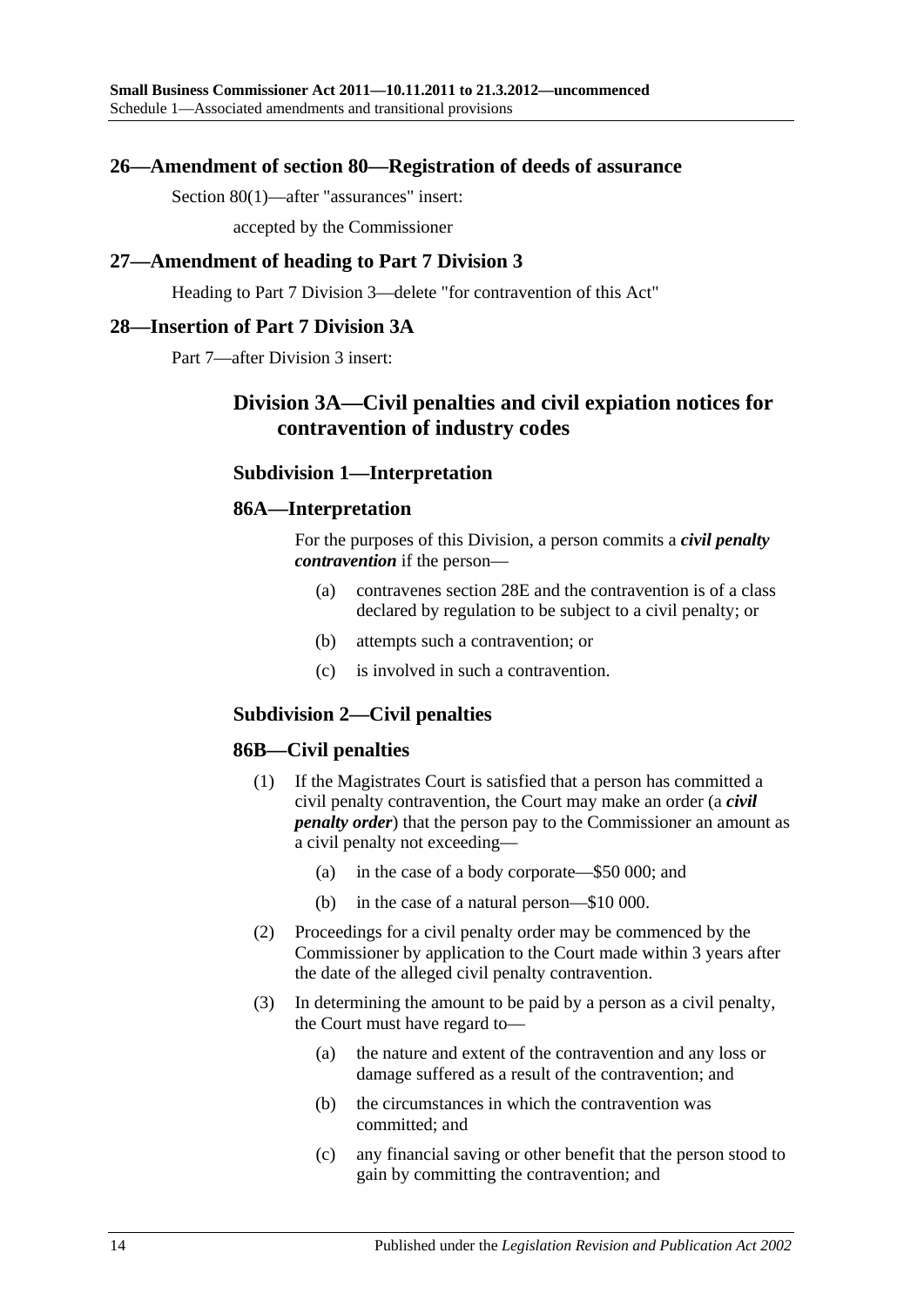- (d) whether the person has previously been found by a court in proceedings under this Act to have committed similar contraventions; and
- (e) any other matter it considers relevant.
- (4) If conduct constitutes 2 or more civil penalty contraventions—
	- (a) an amount may be recovered from the person under this section in relation to any 1 or more of the contraventions; but
	- (b) the person is not liable to pay more than 1 amount as a civil penalty in respect of the same conduct.
- (5) If, in proceedings for a civil penalty order against a person, the person establishes facts and circumstances that would have amounted to a defence under section 88 had the civil penalty contravention constituted an offence against this Act, the person is not liable to a civil penalty.
- (6) If, in proceedings for a civil penalty order against a natural person, the Court is satisfied that the person acted honestly and reasonably and, having regard to all the circumstances of the case, ought fairly to be excused, the Court may relieve the person either wholly or partly from liability to a civil penalty.
- (7) The Court may, in proceedings for a civil penalty order, make such orders in relation to the costs of the proceedings as it thinks just and reasonable.

#### **Subdivision 3—Civil expiation notices**

#### **86C—Certain civil penalty contraventions may be expiated**

If an expiation fee is fixed by the regulations for a civil penalty contravention, a civil expiation notice may be given to a person alleged to have committed the contravention and the alleged contravention may be expiated in accordance with this Subdivision.

#### **86D—Civil expiation notices**

- (1) A civil expiation notice may only be given by the Commissioner or by an authorised officer who is authorised in writing by the Commissioner to give civil expiation notices for the alleged civil penalty contravention.
- (2) A civil expiation notice—
	- (a) may relate to up to 3 alleged civil penalty contraventions arising out of the same incident (that is, if they are committed contemporaneously, or in succession, 1 following immediately on another); and
	- (b) cannot be given after the expiry of the period of 12 months from the date on which the civil penalty contravention or contraventions were alleged to have been committed; and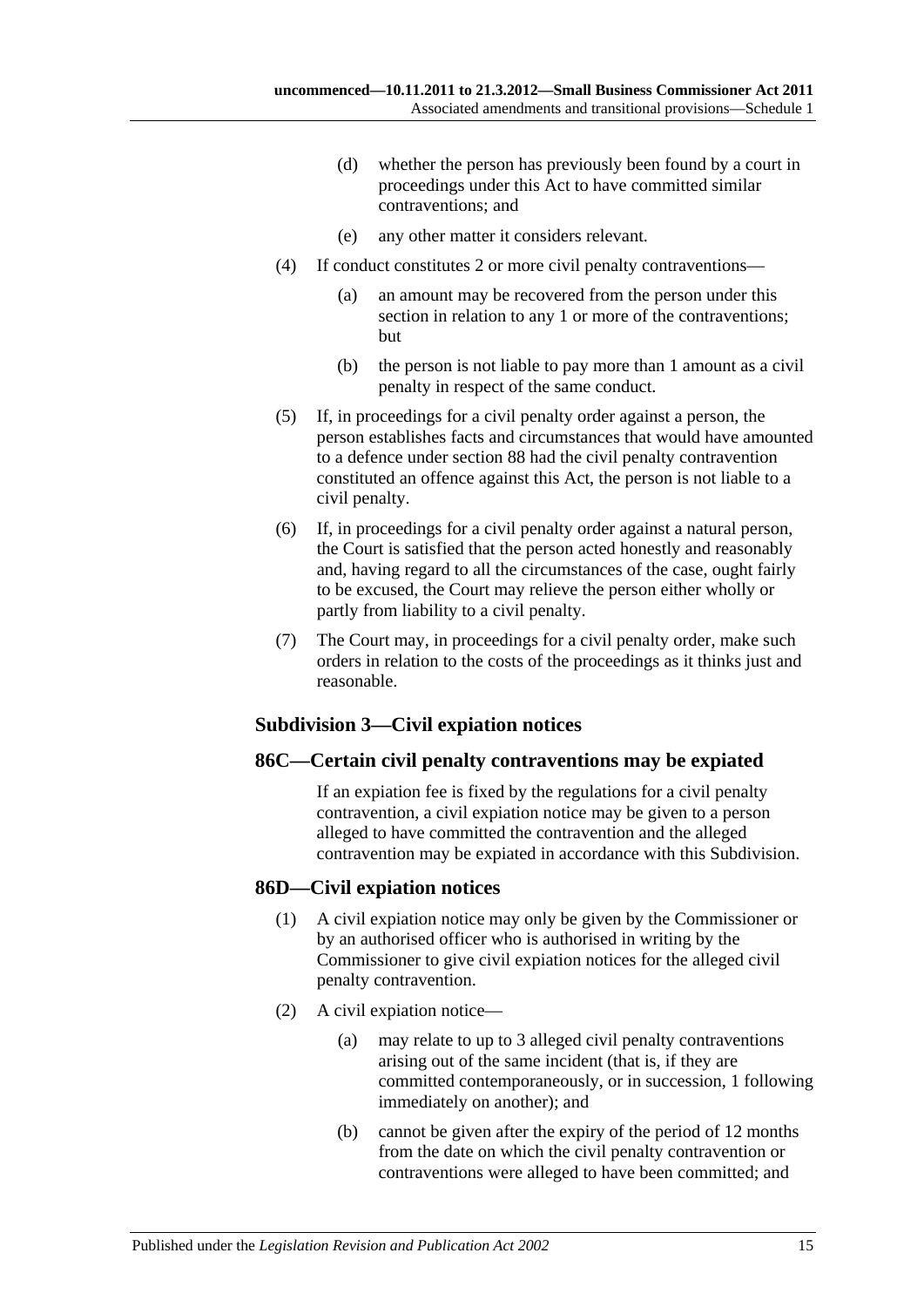- (c) cannot be given to a person if proceedings have been commenced against the person for a civil penalty order for the alleged civil penalty contravention or contraventions.
- (3) If a civil expiation notice is given to a person alleged to have committed a civil penalty contravention, no further civil expiation notice can be given to that person in respect of any other alleged civil penalty contravention arising out of the same incident.
- (4) A civil expiation notice must—
	- (a) be identified by a unique number; and
	- (b) state the date of the notice; and
	- (c) state the name and address of the person to whom it is given; and
	- (d) state that the notice is given on behalf of the Commissioner; and
	- (e) state how the Commissioner may be contacted; and
	- (f) give details of the civil penalty contravention or contraventions allegedly committed by the person, including the date of the alleged contravention or contraventions; and
	- (g) state the maximum civil penalty that the person could be ordered to pay in respect of the alleged civil penalty contravention or contraventions; and
	- (h) specify the expiation fee that is payable in relation to the alleged civil penalty contravention or each alleged contravention; and
	- (i) state that the expiation fee is to be paid within 28 days from (and including) the date of the notice; and
	- (j) state that the expiation fee is payable to the Commissioner; and
	- (k) explain how payment of the expiation fee is to be made; and
	- (l) include any information prescribed by the regulations.

#### **86E—Late payment**

The Commissioner may accept late payment of an expiation fee at any time before proceedings are commenced for a civil penalty order for the alleged civil penalty contravention to which the payment relates.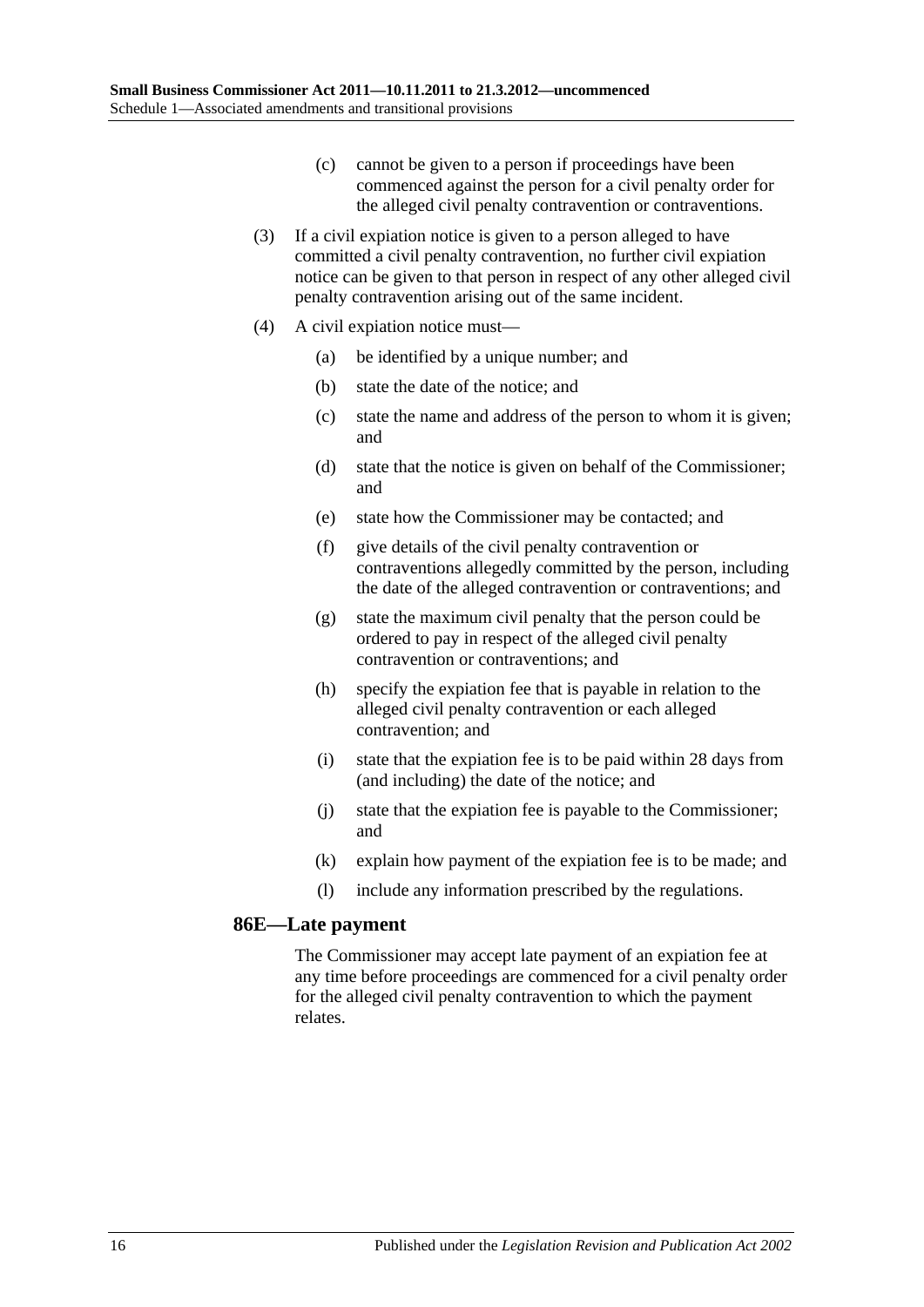#### **86F—Effect of expiation**

- (1) Subject to this Subdivision, if a civil penalty contravention, or contraventions, to which a civil expiation notice relates are expiated in accordance with this Subdivision, proceedings may not be commenced for a civil penalty order against the person to whom the notice was given for that contravention or those contraventions or any other expiable civil penalty contravention arising out of the same incident.
- (2) The expiation of a civil penalty contravention—
	- (a) does not constitute an admission of guilt or of any civil liability; and
	- (b) will not be regarded as evidence tending to establish guilt or any civil liability; and
	- (c) cannot be referred to in a report furnished to a court for the purposes of determining sentence for an offence.

#### **86G—Commencement of proceedings if expiation fee not paid**

- (1) If a civil expiation notice relating to only 1 civil penalty contravention is given to a person and the contravention is not expiated in accordance with this Subdivision, proceedings may be commenced for a civil penalty order against the person for the contravention.
- (2) If a civil expiation notice relating to more than 1 civil penalty contravention is given to a person and 1 or more of those contraventions are expiated in accordance with this Subdivision but not all of them, proceedings may be commenced for a civil penalty order against the person for any contravention that is not expiated.

#### <span id="page-16-0"></span>**86H—Withdrawal of civil expiation notices**

- (1) The Commissioner may withdraw a civil expiation notice with respect to all or any of the alleged civil penalty contraventions to which the notice relates if—
	- (a) the Commissioner is of the opinion that the person to whom the notice was given did not commit the contravention or contraventions or that the notice should not have been given for the contravention or contraventions; or
	- (b) the notice is defective; or
	- (c) the Commissioner decides that proceedings should be commenced for a civil penalty order against the person for the contravention or contraventions.
- (2) A civil expiation notice may be withdrawn under [subsection](#page-16-0) (1) despite payment of an expiation fee, but in that event the amount paid must be refunded.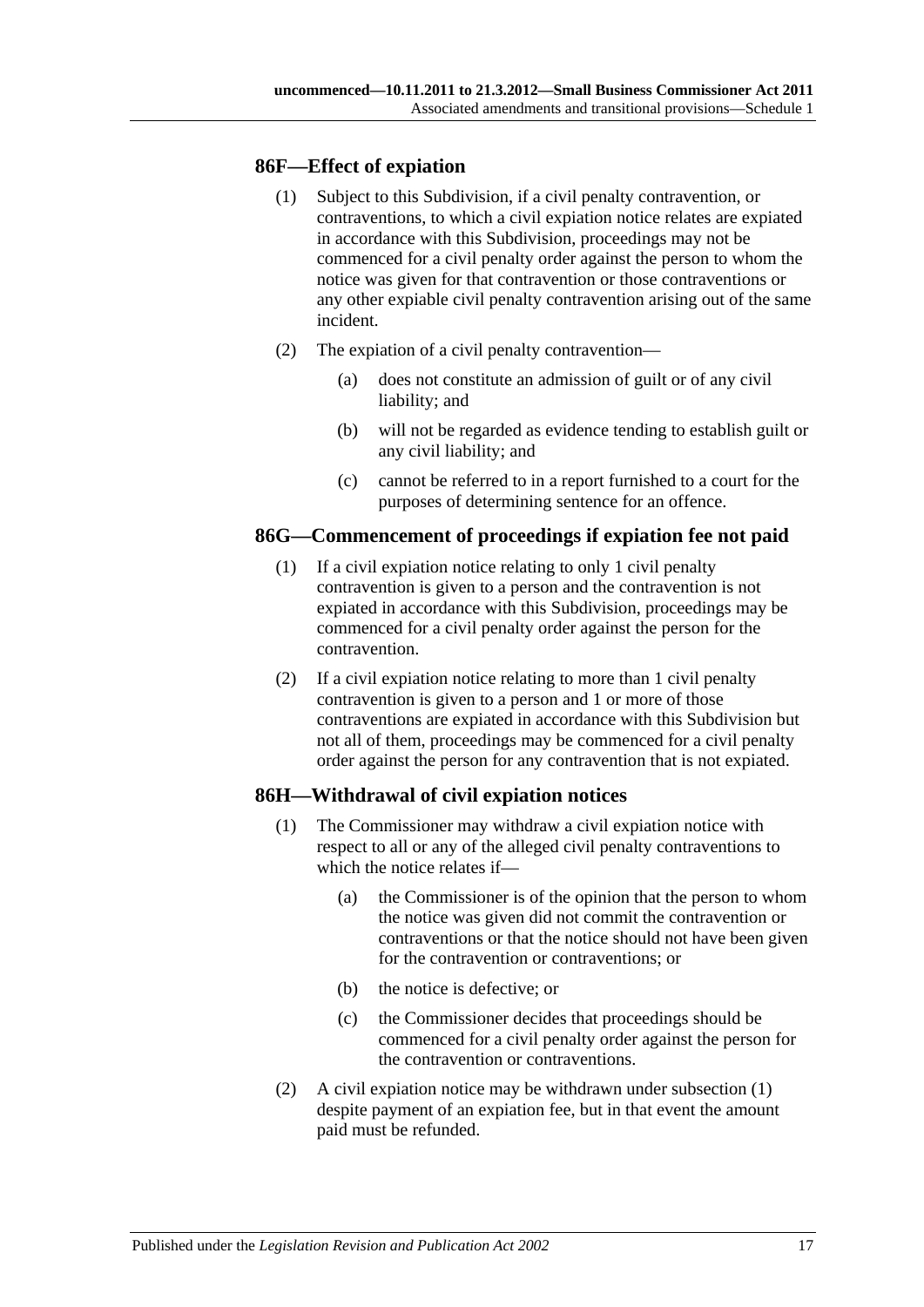- (3) However, a civil expiation notice cannot be withdrawn for the purposes of commencing proceedings for a civil penalty order for a civil penalty contravention if an expiation fee has been paid for the contravention and the period of 60 days from the date of the notice has expired.
- (4) If a civil expiation notice is withdrawn under [subsection](#page-16-0) (1) despite payment of an expiation fee, proceedings for a civil penalty order for a civil penalty contravention to which the notice related may be commenced, but the fact that the person to whom the notice was given paid an expiation fee is not admissible in those proceedings as evidence against the person.
- <span id="page-17-0"></span>(5) The Commissioner must withdraw a civil expiation notice if it becomes apparent that the person to whom the notice was given did not receive the notice until after the period for payment of the expiation fee, or has never received it, as a result of error on the part of the Commissioner or failure of the postal system.
- (6) However, a civil expiation notice cannot be withdrawn under [subsection](#page-17-0) (5) if the expiation fee has been paid or proceedings have been commenced for a civil penalty order against the person to whom the notice was given.
- (7) A notice of withdrawal must specify the reason for withdrawal and include any information required by the regulations.
- (8) If a civil expiation notice is withdrawn by the Commissioner in respect of an alleged civil penalty contravention and the notice of withdrawal does not specify that the notice is withdrawn for the purposes of commencing proceedings for a civil penalty order against the person, proceedings cannot be commenced for a civil penalty order for the contravention unless the person has been given a fresh civil expiation notice and allowed the opportunity to expiate the contravention.

#### <span id="page-17-1"></span>**86I—Service of civil expiation notice or withdrawal notice**

- (1) A civil expiation notice, or a notice of withdrawal of a civil expiation notice, may be given to a person—
	- (a) by delivering it personally to the person or an agent of the person; or
	- (b) by leaving it for the person at the person's place of residence or business with someone apparently over the age of 16 years; or
	- (c) by posting it to the person or agent of the person at the person's or agent's last known place of residence or business.
- (2) Without limiting [subsection](#page-17-1) (1), a civil expiation notice, or a notice of withdrawal of a civil expiation notice, may be given to a company or registered body within the meaning of the *Corporations Act 2001* of the Commonwealth in accordance with that Act.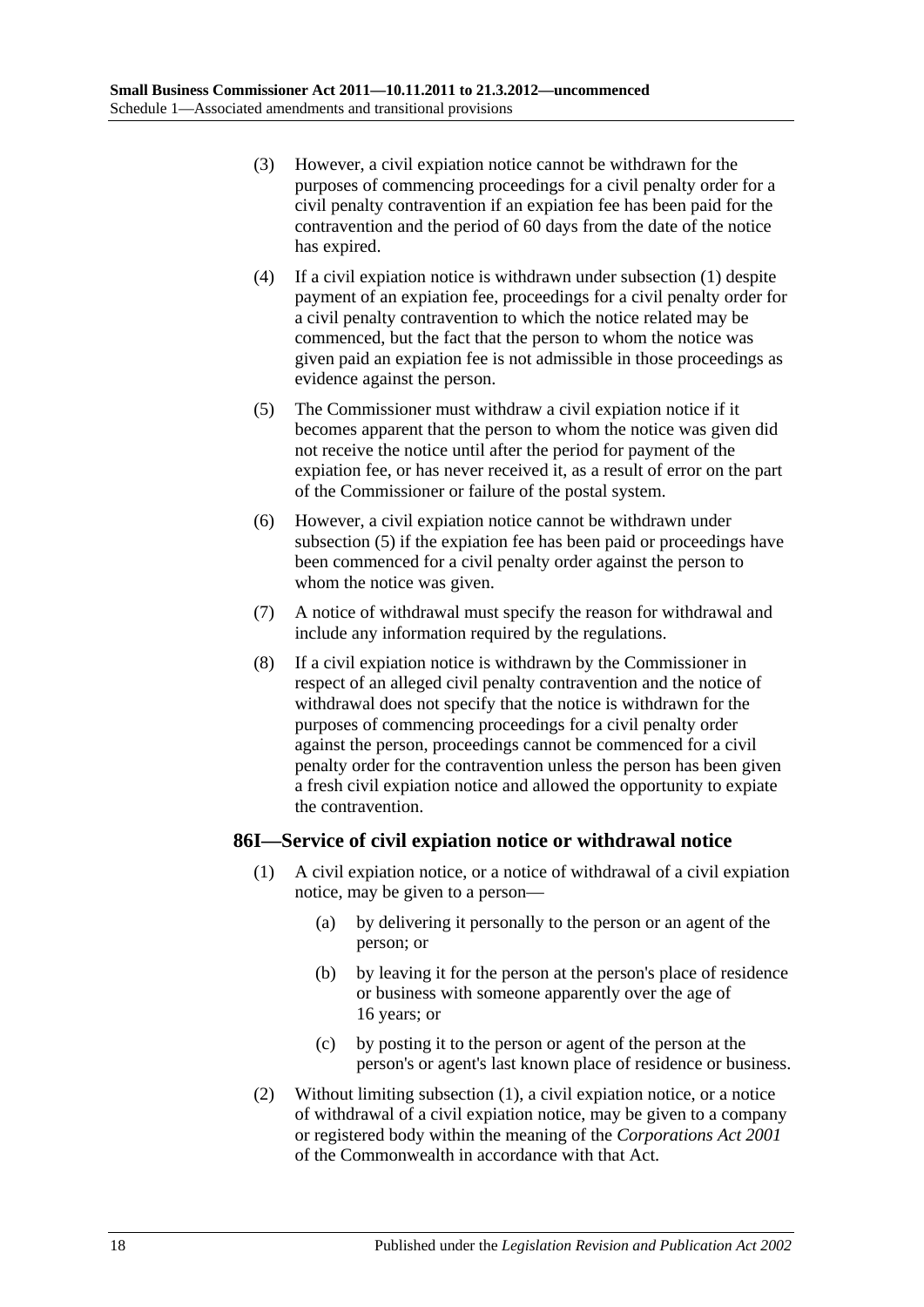#### <span id="page-18-0"></span>**29—Redesignation of section 86A—Application of Division**

Section 86A—redesignate the section as section 86J

#### <span id="page-18-1"></span>**30—Redesignation and amendment of sections 91A and 91B**

- (1) Section 91A(1)—after paragraph (c) insert:
	- (ca) conduct that the Commissioner has reasonable grounds to suspect may constitute a civil penalty contravention for the purposes of Division 3A that has resulted in or is likely to result in 1 or more persons suffering detriment;
- (2) Section 91B(3)—delete "section 91A" and substitute:

section 48

(3) Sections 91A and 91B (as amended)—redesignate the sections as sections 48 and 49 respectively and relocate them so that they follow section 47

#### <span id="page-18-2"></span>**31—Redesignation of sections 93, 93A and 94**

Sections 93, 93A and 94—redesignate the sections as sections 78D, 78E and 78F respectively and relocate them so that they follow section 78C

#### <span id="page-18-3"></span>**32—Insertion of sections 96A and 96B**

After section 96 insert:

#### **96A—Confidentiality**

- (1) A person must not divulge or communicate personal information, information relating to trade secrets or business processes or financial information acquired by reason of being, or having been, employed or engaged in, or in connection with, the administration of this Act or a related Act, except—
	- (a) with the consent of the person to whom the information relates; or
	- (b) as authorised by the Commissioner for Consumer Affairs or the Small Business Commissioner or the person's employer; or
	- (c) in connection with the administration of this Act or a related Act; or
	- (d) to a police officer or a member of the police force of another State, a Territory of the Commonwealth or the Commonwealth; or
	- (e) to a person concerned in the administration of another law of the State, or a law of another State, a Territory of the Commonwealth or the Commonwealth, relating to trade or commercial practices or the protection of consumers; or
	- (f) for the purposes of legal proceedings.

Maximum penalty: \$20 000.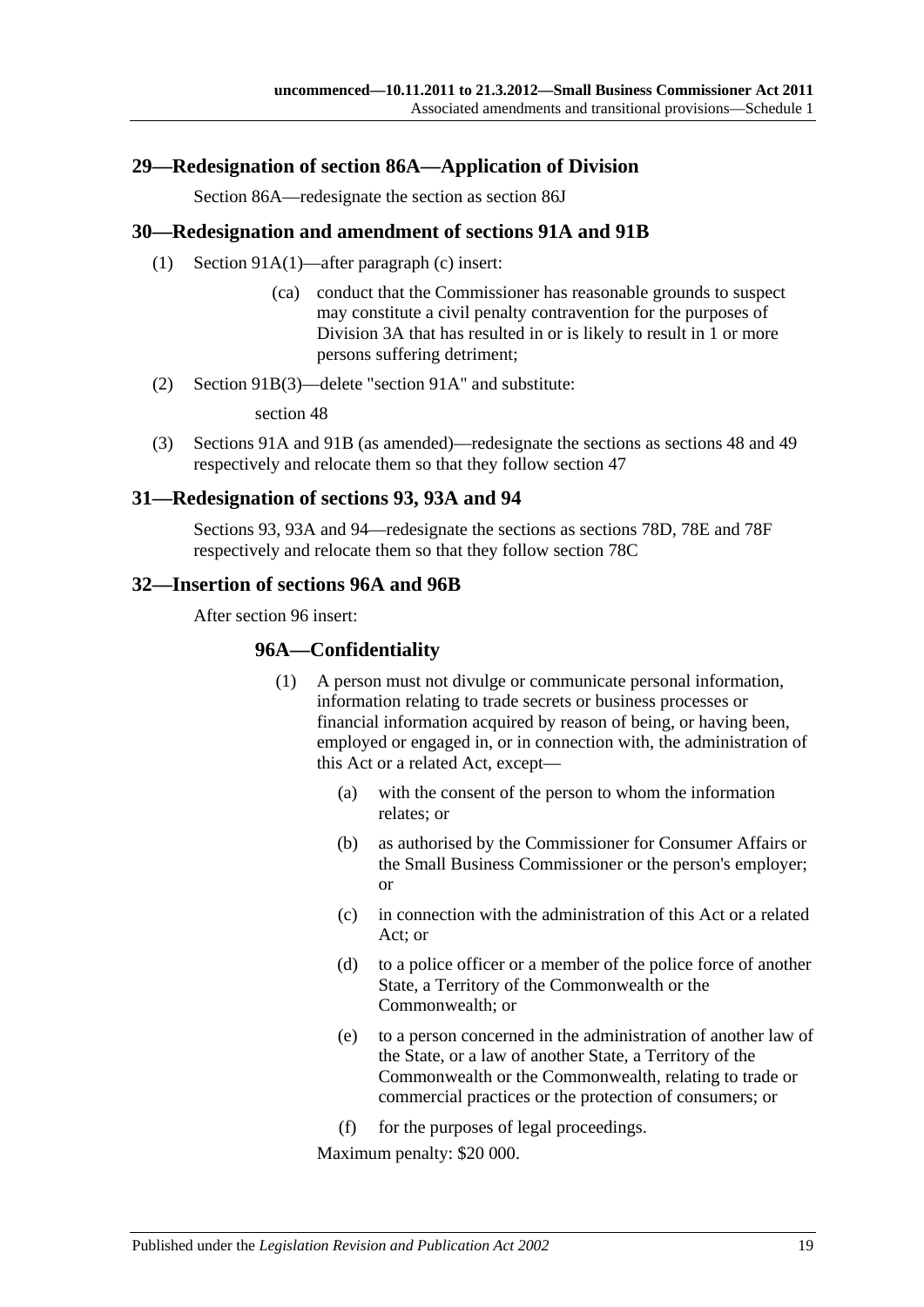- (2) Information that has been disclosed under this section for a particular purpose must not be used for any other purpose by—
	- (a) the person to whom the information was disclosed; or
	- (b) any other person who gains access to the information (whether properly or improperly and whether directly or indirectly) as a result of that disclosure.

Maximum penalty: \$20 000.

### **96B—Delegation by Minister responsible for administration of Small Business Commissioner Act**

- (1) The Minister responsible for the administration of the *[Small Business](http://www.legislation.sa.gov.au/index.aspx?action=legref&type=act&legtitle=Small%20Business%20Commissioner%20Act%202011)  [Commissioner Act](http://www.legislation.sa.gov.au/index.aspx?action=legref&type=act&legtitle=Small%20Business%20Commissioner%20Act%202011) 2011* may delegate to a person (including a person for the time being performing particular duties or holding or acting in a particular position) a function or power under this Act (except a prescribed function or power).
- (2) A delegation—
	- (a) must be by instrument in writing; and
	- (b) may be absolute or conditional; and
	- (c) does not derogate from the power of the delegator to act in a matter; and
	- (d) is revocable at will.
- (3) A delegated function or power may, if the instrument of delegation so provides, be further delegated in accordance with that instrument.

## <span id="page-19-0"></span>**33—Amendment of section 97—Regulations**

- (1) Section 97(2)—after paragraph (b) insert:
	- (ba) fix fees in respect of any matter under this Act and provide for their payment, recovery or waiver; and
- (2) Section 97(2)(e)—delete paragraph (e)
- (3) Section 97(2)(h)—delete paragraph (h) and substitute:
	- (h) without derogating from the power to fix expiation fees under section 28F, fix expiation fees for an alleged offence against this Act or the regulations, not exceeding—
		- (i) in the case of an offence against this Act—\$1 200; and
		- (ii) in the case of an offence against the regulations—\$210; and
- (4) Section 97(2)(i)—delete ", or failure to comply with,"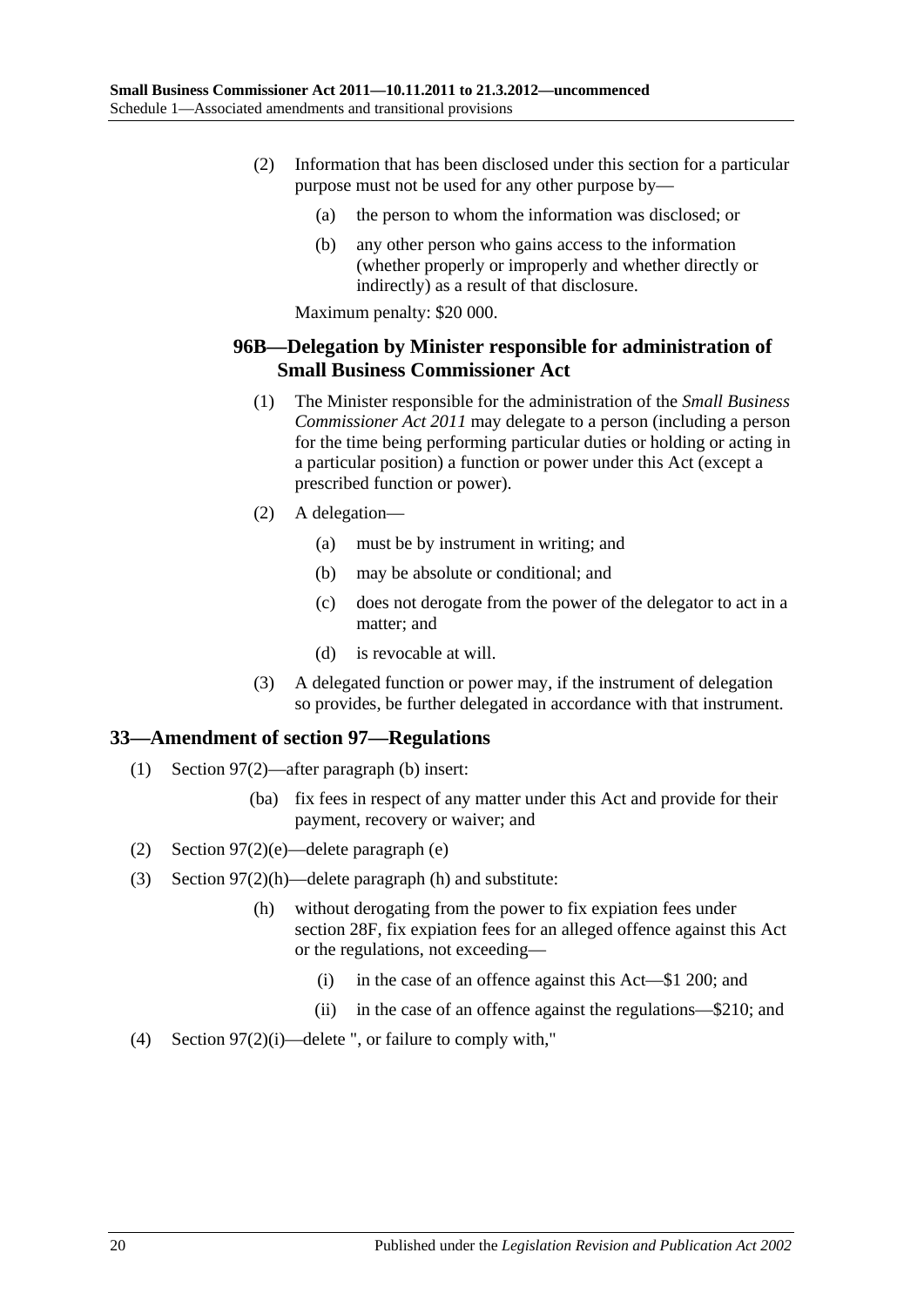- (5) Section 97—after subsection (3) insert:
	- (3a) If a document formulated or published by any body or authority as in force at a particular time or from time to time is incorporated, adopted, applied or referred to in the regulations—
		- (a) a copy of the document must be kept available for public inspection, without charge and during ordinary office hours, at an office or offices specified in the regulations; and
		- (b) evidence of the contents of the document may be given in any legal proceedings by production of a document apparently certified by the Minister or the Minister responsible for the administration of the *[Small Business](http://www.legislation.sa.gov.au/index.aspx?action=legref&type=act&legtitle=Small%20Business%20Commissioner%20Act%202011)  [Commissioner Act](http://www.legislation.sa.gov.au/index.aspx?action=legref&type=act&legtitle=Small%20Business%20Commissioner%20Act%202011) 2011* to be a true copy of the document.

## **Part 3—Amendment of** *Retail and Commercial Leases Act 1995*

#### <span id="page-20-0"></span>**34—Amendment of section 3—Interpretation**

Section 3(1), definition of *Commissioner*—delete "Commissioner for Consumer Affairs" and substitute:

the person holding or acting in the office of Small Business Commissioner

#### <span id="page-20-1"></span>**35—Repeal of section 8**

Section 8—delete the section

#### <span id="page-20-2"></span>**36—Amendment of section 78—Annual reports**

- (1) Section 78(1)—delete "for Consumer Affairs"
- (2) Section 78(1) and (2)—delete "31 October" wherever occurring and substitute in each case:

30 September

## **Part 4—Transitional provisions**

#### <span id="page-20-3"></span>**37—Provisions relating to Fair Trading Act**

- (1) A person holding office as an authorised officer under section 7 of the *[Fair Trading](http://www.legislation.sa.gov.au/index.aspx?action=legref&type=act&legtitle=Fair%20Trading%20Act%201987)  Act [1987](http://www.legislation.sa.gov.au/index.aspx?action=legref&type=act&legtitle=Fair%20Trading%20Act%201987)* immediately before the commencement of this clause will continue to hold office as an authorised officer as if the person had been appointed by the Minister responsible for the administration of that Act under section 76 of that Act as amended by this Act.
- (2) A code of practice prescribed by the regulations under the *[Fair Trading Act](http://www.legislation.sa.gov.au/index.aspx?action=legref&type=act&legtitle=Fair%20Trading%20Act%201987) 1987* as in force immediately before the commencement of this clause will be taken to have been prescribed as an industry code under Part 3A of that Act as amended by this Act and the Commissioner for Consumer Affairs will be taken to have been declared to be responsible for the administration of the code.